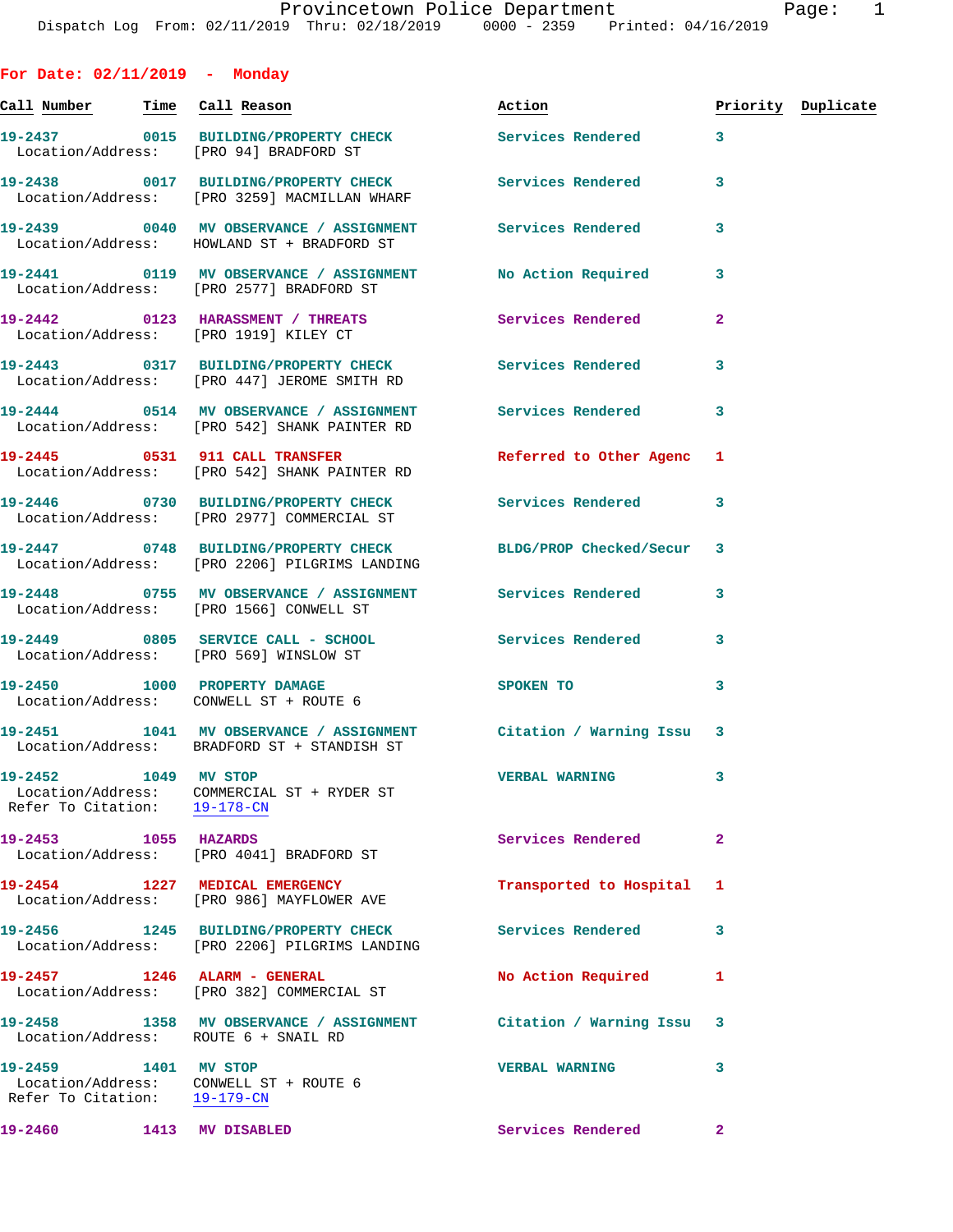|                                                                                                | Provincetown Police Department                                                                               |                          |   |
|------------------------------------------------------------------------------------------------|--------------------------------------------------------------------------------------------------------------|--------------------------|---|
|                                                                                                | Dispatch Log From: 02/11/2019 Thru: 02/18/2019 0000 - 2359 Printed: 04/16/2019                               |                          |   |
| Location/Address: [PRO 2479] ROUTE 6                                                           |                                                                                                              |                          |   |
| 19-2461                                                                                        | 1454 SERVICE CALL - POLICE<br>Location/Address: [PRO 569] WINSLOW ST                                         | <b>Services Rendered</b> | 3 |
|                                                                                                | 19-2463 1541 MV OBSERVANCE / ASSIGNMENT<br>Location/Address: [PRO 3670] SHANK PAINTER RD                     | <b>VERBAL WARNING</b>    | 3 |
| 19-2464 1602 MV STOP<br>Location/Address: ROUTE 6 + CONWELL ST<br>Refer To Citation: 19-180-CN |                                                                                                              | <b>VERBAL WARNING</b>    | 3 |
| 19-2466 1616 MV STOP<br>Refer To Citation: 19-181-CN                                           | Location/Address: ROUTE 6 + SHANK PAINTER RD                                                                 | <b>VERBAL WARNING</b>    | 3 |
| 19-2467 1621 MV STOP<br>Location/Address: ROUTE 6 + CONWELL ST<br>Refer To Citation: 19-182-CN |                                                                                                              | <b>VERBAL WARNING</b>    | 3 |
| 19-2468 1645 MV STOP<br>Refer To Citation: 19-183-CN                                           | Location/Address: [PRO 2540] RACE POINT RD                                                                   | <b>VERBAL WARNING</b>    | 3 |
| 19-2469 1709 MV STOP<br>Location/Address: [PRO 546] ROUTE 6<br>Refer To Citation: 19-184-CN    |                                                                                                              | <b>VERBAL WARNING</b>    | 3 |
|                                                                                                | 19-2470 1736 BUILDING/PROPERTY CHECK<br>Location/Address: [PRO 2977] COMMERCIAL ST                           | <b>Services Rendered</b> | 3 |
| 19-2471 1808 MV STOP                                                                           | Location/Address: BRADFORD ST + PRINCE ST<br>Refer To Citation: 19-185-CN                                    | <b>VERBAL WARNING</b>    | 3 |
|                                                                                                | 19-2472 1839 ALARM - FIRE<br>Location/Address: [PRO 3908] COMMERCIAL ST                                      | False Alarm              | 1 |
| 19-2474<br>Location/Address: [PRO 521] ROUTE 6                                                 | 2012 BUILDING/PROPERTY CHECK                                                                                 | Services Rendered        | 3 |
| 2031<br>19-2475                                                                                | MV OBSERVANCE / ASSIGNMENT<br>Location/Address: SHANK PAINTER RD + BRADFORD ST                               | <b>Services Rendered</b> | 3 |
| 19-2476<br>Location/Address: ROUTE 6 + SNAIL RD                                                | 2108 MV OBSERVANCE / ASSIGNMENT Services Rendered                                                            |                          | 3 |
|                                                                                                | 19-2477 2135 BUILDING/PROPERTY CHECK BLDG/PROP Checked/Secur<br>Location/Address: [PRO 530] SHANK PAINTER RD |                          | 3 |
|                                                                                                | 19-2478 2140 MV OBSERVANCE / ASSIGNMENT<br>Location/Address: [PRO 2577] BRADFORD ST                          | No Action Required       | 3 |
|                                                                                                | 19-2479 2213 BUILDING/PROPERTY CHECK<br>Location/Address: [PRO 519] RACE POINT RD                            | BLDG/PROP Checked/Secur  | 3 |
|                                                                                                | 19-2480 2350 MV OBSERVANCE / ASSIGNMENT Services Rendered<br>Location/Address: BRADFORD ST + RYDER ST        |                          | 3 |
| For Date: $02/12/2019$ - Tuesday                                                               |                                                                                                              |                          |   |
| 19-2481 0003 MV STOP                                                                           | Location/Address: [PRO 2426] COMMERCIAL ST<br>Refer To Citation: 19-186-CN                                   | <b>VERBAL WARNING</b>    | 3 |
|                                                                                                | 19-2482  0043 MV OBSERVANCE / ASSIGNMENT Services Rendered<br>Location/Address: BRADFORD ST + HOWLAND ST     |                          | 3 |
|                                                                                                |                                                                                                              |                          |   |

**19-2483 0141 BUILDING/PROPERTY CHECK Services Rendered 3**  Location/Address: [PRO 3259] MACMILLAN WHARF

Page: 2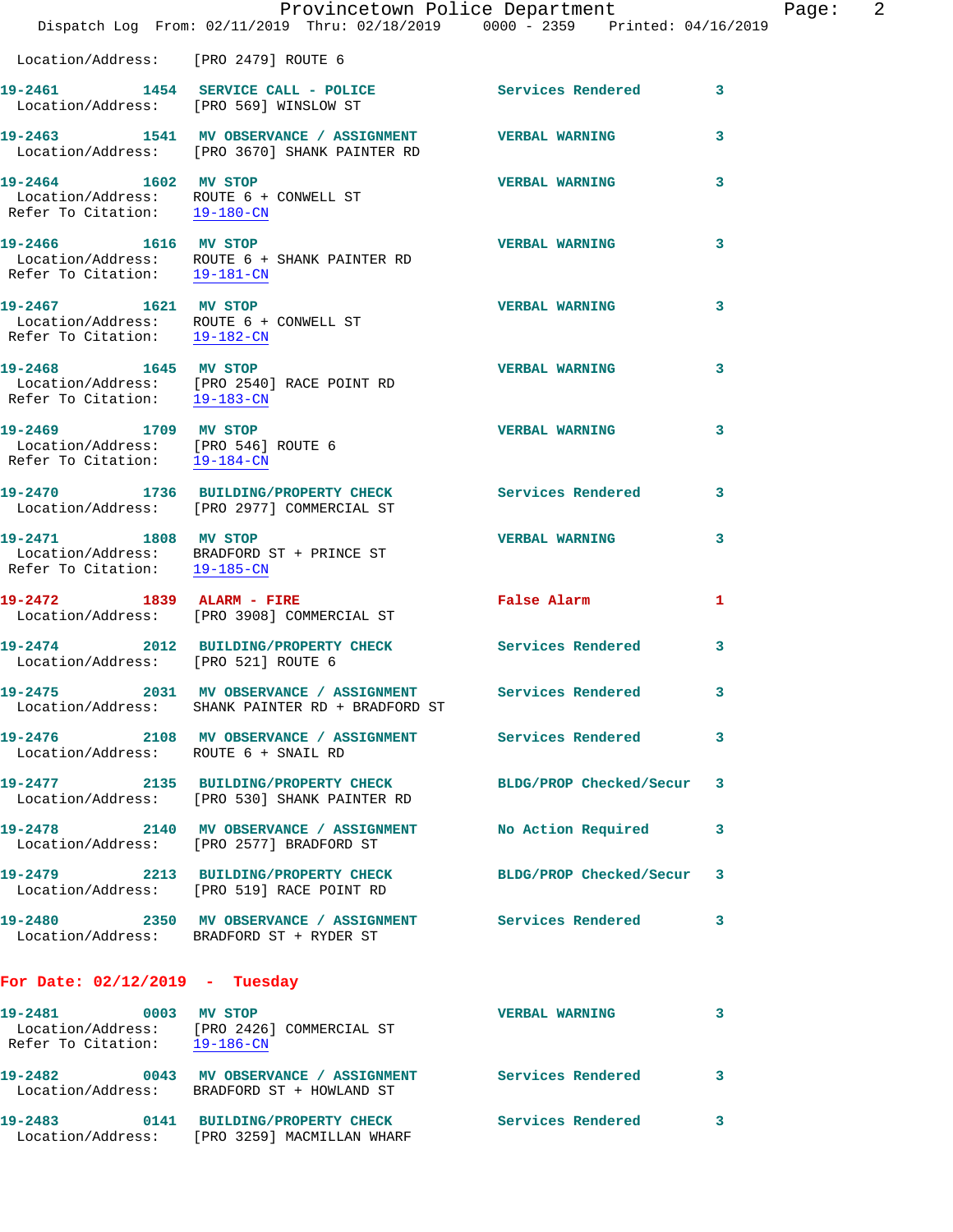|                                                                                        | 19-2484 0158 BUILDING/PROPERTY CHECK BLDG/PROP Checked/Secur 3<br>Location/Address: [PRO 1778] SHANK PAINTER RD      |                           |              |
|----------------------------------------------------------------------------------------|----------------------------------------------------------------------------------------------------------------------|---------------------------|--------------|
|                                                                                        | 19-2485 6205 MV OBSERVANCE / ASSIGNMENT Services Rendered<br>Location/Address: [PRO 3004] BRADFORD ST                |                           | 3            |
|                                                                                        | 19-2486 0517 BUILDING/PROPERTY CHECK Services Rendered<br>Location/Address: [PRO 2898] JEROME SMITH RD               |                           | 3            |
|                                                                                        | 19-2487 		 0540 MV OBSERVANCE / ASSIGNMENT Services Rendered<br>Location/Address: SHANK PAINTER RD + JEROME SMITH RD |                           | 3            |
|                                                                                        | 19-2488 0734 BUILDING/PROPERTY CHECK<br>Location/Address: [PRO 2493] BRADFORD ST                                     | Services Rendered         | 3            |
|                                                                                        |                                                                                                                      | Services Rendered         | 3            |
|                                                                                        | 19-2490 0747 BUILDING/PROPERTY CHECK<br>Location/Address: [PRO 2483] COMMERCIAL ST                                   | <b>Services Rendered</b>  | 3            |
| Location/Address: [PRO 569] WINSLOW ST                                                 | 19-2491 0801 SERVICE CALL - SCHOOL                                                                                   | <b>Services Rendered</b>  | 3            |
| Location/Address: [PRO 3287] ROUTE 6                                                   | 19-2492 0820 BUILDING/PROPERTY CHECK                                                                                 | BLDG/PROP Checked/Secur 3 |              |
|                                                                                        | 19-2493 0840 BUILDING/PROPERTY CHECK<br>Location/Address: [PRO 3259] MACMILLAN WHARF                                 | <b>Services Rendered</b>  | 3            |
|                                                                                        | 19-2494 0843 MV OBSERVANCE / ASSIGNMENT<br>Location/Address: [PRO 4136] BRADFORD ST                                  | No Action Required        | 3            |
|                                                                                        | 19-2495 0846 BUILDING/PROPERTY CHECK<br>Location/Address: [PRO 2977] COMMERCIAL ST                                   | Services Rendered         | 3            |
| 19-2496 0900 MV STOP<br>Location/Address: RYDER ST EXT<br>Refer To Citation: 19-188-CN |                                                                                                                      | <b>VERBAL WARNING</b>     | 3            |
| 19-2497 0917 GENERAL INFO                                                              | Location/Address: [PRO 517] RACE POINT RD                                                                            | No Action Required        | $\mathbf{3}$ |
| Location/Address: [PRO 3440] ROUTE 6                                                   | 19-2498 1006 MV OBSERVANCE / ASSIGNMENT Services Rendered                                                            |                           | 3            |
|                                                                                        | 19-2499 1027 BUILDING/PROPERTY CHECK<br>Location/Address: [PRO 2540] RACE POINT RD                                   | Services Rendered         | $\mathbf{3}$ |
|                                                                                        | 19-2500 1029 PARK, WALK & TALK<br>Location/Address: [PRO 3296] SHANK PAINTER RD                                      | No Action Required        | 3            |
| Location/Address: STABLE PATH                                                          | 19-2501 1033 BUILDING/PROPERTY CHECK                                                                                 | Services Rendered         | 3            |
|                                                                                        | 19-2503 1035 PARK, WALK & TALK<br>Location/Address: [PRO 3670] SHANK PAINTER RD                                      | Services Rendered         | 3            |
| 19-2504 1038 GENERAL INFO                                                              | Location/Address: [PRO 105] COMMERCIAL ST                                                                            | Services Rendered         | $\mathbf{3}$ |
| 19-2505 1131 ALARM - GENERAL                                                           | Location/Address: [PRO 801] COMMERCIAL ST                                                                            | False Alarm               | 1            |
| Location/Address: [PRO 569] WINSLOW ST                                                 | 19-2507 1226 SERVICE CALL - SCHOOL                                                                                   | Services Rendered         | 3            |
| 19-2508                                                                                | 1251 BUILDING/PROPERTY CHECK                                                                                         | Services Rendered         | 3            |

Location/Address: [PRO 3416] STABLE PATH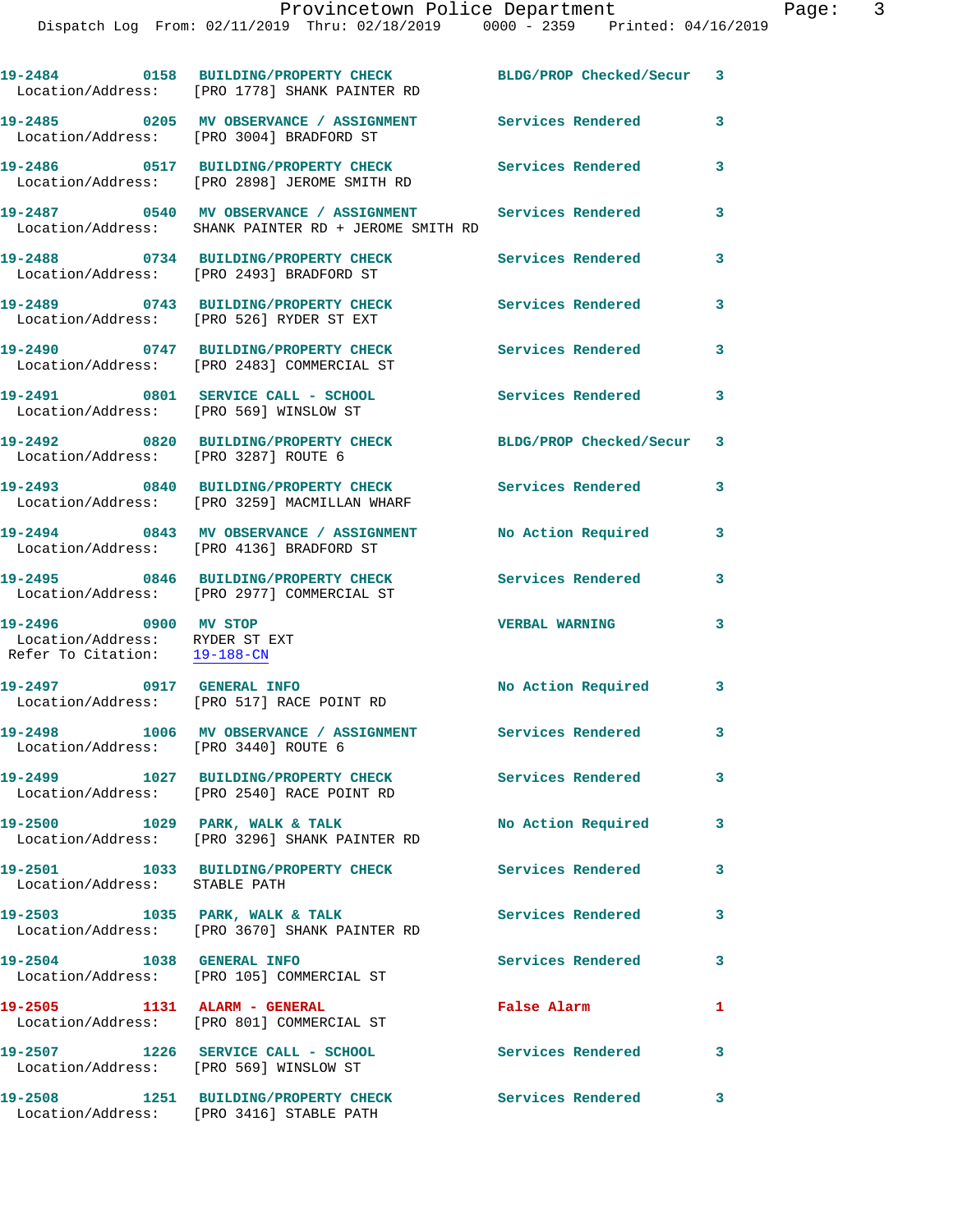|                                                         | Dispatch Log From: 02/11/2019 Thru: 02/18/2019 0000 - 2359 Printed: 04/16/2019                                                                                                              | Provincetown Police Department |              | Page: 4 |  |
|---------------------------------------------------------|---------------------------------------------------------------------------------------------------------------------------------------------------------------------------------------------|--------------------------------|--------------|---------|--|
|                                                         | 19-2509 1259 MV STOP 1259 2007 1259 2012 1259 2012 1259 1259 1259 1259 1259 1269 127<br>Location/Address: [PRO 2479] ROUTE 6 + CONWELL ST<br>Refer To Citation: $\frac{T1244295}{T1244295}$ |                                |              |         |  |
|                                                         | 19-2510 1334 MV OBSERVANCE / ASSIGNMENT Services Rendered 3<br>Location/Address: [PRO 1938] BRADFORD ST                                                                                     |                                |              |         |  |
|                                                         | 19-2511 1350 BUILDING/PROPERTY CHECK BLDG/PROP Checked/Secur $\,$ 3 Location/Address: [PRO 3317] CEMETERY RD                                                                                |                                |              |         |  |
|                                                         | 19-2512 1351 BUILDING/PROPERTY CHECK BLDG/PROP Checked/Secur 3<br>Location/Address: [PRO 3318] CEMETERY RD                                                                                  |                                |              |         |  |
|                                                         | 19-2513 1402 ANIMAL CALL<br>Location/Address: [PRO 3099] SHANK PAINTER RD                                                                                                                   | Services Rendered 2            |              |         |  |
| Refer To Accident: 19-7-AC                              | 19-2514 1410 MV COLLISION DATIENT REFUSAL<br>Location/Address: MECHANIC ST + TREMONT ST                                                                                                     |                                | -1           |         |  |
| 19-2515 1413 HAZARDS                                    | Location/Address: [PRO 542] SHANK PAINTER RD                                                                                                                                                | Referred to Other Agenc 2      |              |         |  |
|                                                         | 19-2516 1551 PARK, WALK & TALK (Services Rendered 3)<br>Location/Address: [PRO 105] COMMERCIAL ST                                                                                           |                                |              |         |  |
|                                                         | 19-2517 2041 BUILDING/PROPERTY CHECK<br>Location/Address: [PRO 539] SHANK PAINTER RD                                                                                                        | BLDG/PROP Checked/Secur 3      |              |         |  |
|                                                         | 19-2518 2154 MV OBSERVANCE / ASSIGNMENT Services Rendered 3<br>Location/Address: [PRO 537] SHANK PAINTER RD                                                                                 |                                |              |         |  |
| For Date: $02/13/2019$ - Wednesday                      |                                                                                                                                                                                             |                                |              |         |  |
|                                                         | 19-2519 0025 BUILDING/PROPERTY CHECK Services Rendered 3<br>Location/Address: [PRO 3259] MACMILLAN WHARF                                                                                    |                                |              |         |  |
|                                                         | 19-2520 0036 MV OBSERVANCE / ASSIGNMENT Services Rendered<br>Location/Address: BRADFORD ST + RYDER ST                                                                                       |                                | 3            |         |  |
|                                                         | 19-2521 0203 BUILDING/PROPERTY CHECK BLDG/PROP Checked/Secur 3<br>Location/Address: [PRO 447] JEROME SMITH RD                                                                               |                                |              |         |  |
|                                                         | 19-2522 0208 MV OBSERVANCE / ASSIGNMENT Services Rendered<br>Location/Address: COMMERCIAL ST + SNAIL RD                                                                                     |                                | 3            |         |  |
| 19-2523 0229 HAZARDS<br>Location/Address: COMMERCIAL ST |                                                                                                                                                                                             | Unfounded                      | $\mathbf{2}$ |         |  |
|                                                         | 19-2524 0254 BUILDING/PROPERTY CHECK Services Rendered<br>Location/Address: [PRO 3296] SHANK PAINTER RD                                                                                     |                                | 3            |         |  |
|                                                         | 19-2525 0312 BUILDING/PROPERTY CHECK Services Rendered<br>Location/Address: [PRO 2500] COMMERCIAL ST                                                                                        |                                | 3            |         |  |
|                                                         | 19-2526 0314 BUILDING/PROPERTY CHECK Services Rendered<br>Location/Address: [PRO 526] RYDER ST EXT                                                                                          |                                | 3            |         |  |
|                                                         | 19-2527 0315 BUILDING/PROPERTY CHECK Services Rendered<br>Location/Address: [PRO 3259] MACMILLAN WHARF                                                                                      |                                | 3            |         |  |
|                                                         | 19-2528 0324 BUILDING/PROPERTY CHECK Services Rendered<br>Location/Address: [PRO 2493] BRADFORD ST                                                                                          |                                | 3            |         |  |
|                                                         | 19-2529 0519 MV OBSERVANCE / ASSIGNMENT Services Rendered<br>Location/Address: SHANK PAINTER RD + JEROME SMITH RD                                                                           |                                | 3            |         |  |
|                                                         | 19-2530 0527 MV OBSERVANCE / ASSIGNMENT Services Rendered 3                                                                                                                                 |                                |              |         |  |

Location/Address: BRADFORD ST + STANDISH ST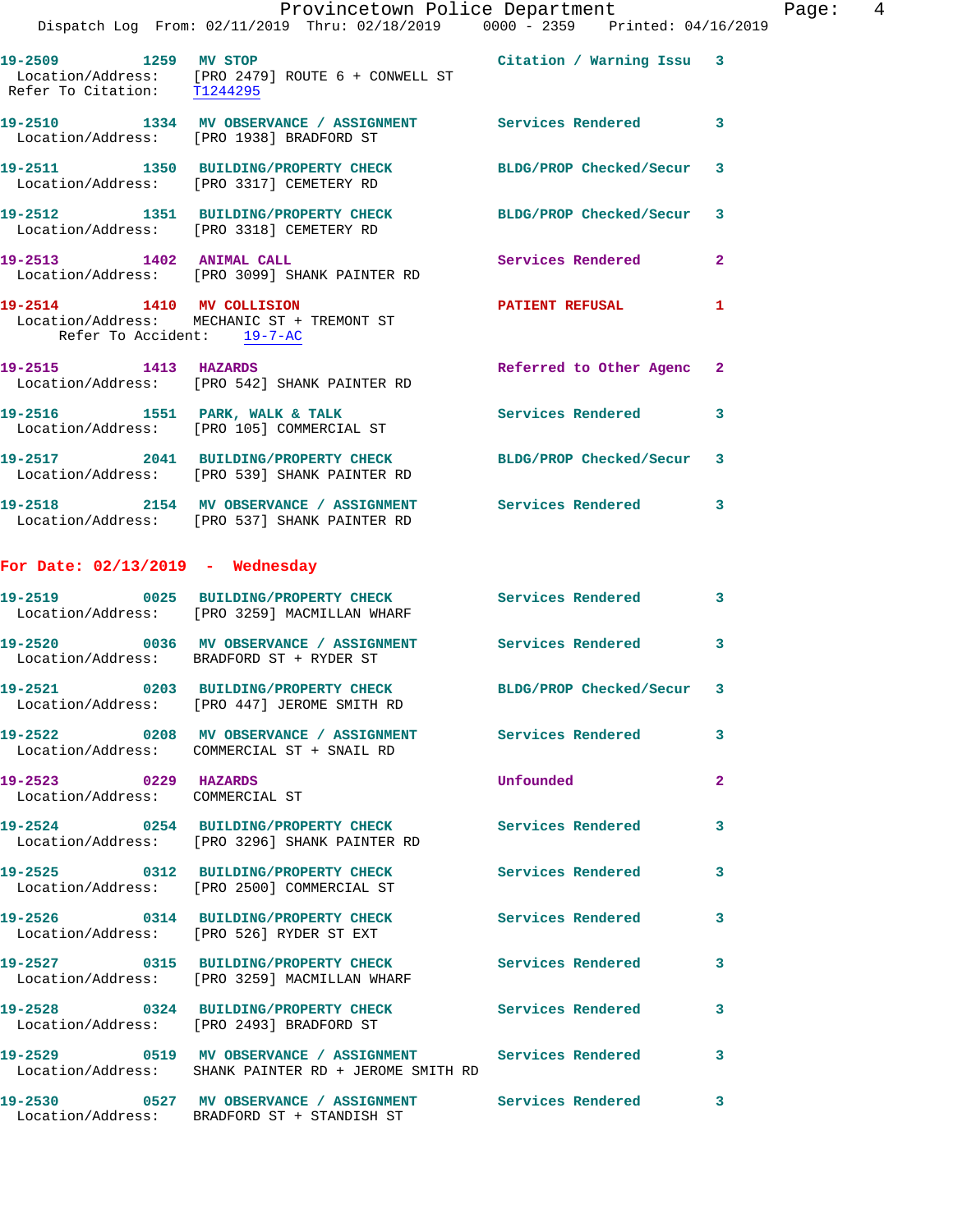|                                                                                    | Provincetown Police Department<br>Dispatch Log From: 02/11/2019 Thru: 02/18/2019                0000 - 2359   Printed: 04/16/2019 |                                                                                                                                                                                                                                |              | Page: 5 |  |
|------------------------------------------------------------------------------------|-----------------------------------------------------------------------------------------------------------------------------------|--------------------------------------------------------------------------------------------------------------------------------------------------------------------------------------------------------------------------------|--------------|---------|--|
|                                                                                    | 19-2531 0715 SERVICE CALL - POLICE 3 Services Rendered 3<br>Location/Address: [PRO 3004] BRADFORD ST                              |                                                                                                                                                                                                                                |              |         |  |
|                                                                                    | 19-2532 0756 SERVICE CALL - POLICE<br>Location/Address: [PRO 569] WINSLOW ST                                                      | Services Rendered 3                                                                                                                                                                                                            |              |         |  |
| 19-2533 0842 FOLLOW UP<br>Location/Address: PEARL ST<br>Refer To Accident: 19-7-AC |                                                                                                                                   | Services Rendered                                                                                                                                                                                                              | $\mathbf{2}$ |         |  |
|                                                                                    | 19-2535 0907 BUILDING/PROPERTY CHECK Services Rendered 3<br>Location/Address: [PRO 526] RYDER ST EXT                              |                                                                                                                                                                                                                                |              |         |  |
|                                                                                    | 19-2536 0916 ANIMAL CALL<br>Location/Address: [PRO 440] HARRY KEMP WAY                                                            | FOLLOW UP THE TRANSPORTED TO A STRUCK THE TRANSPORTED TO A THE TRANSPORTED TO A THE TRANSPORTED TO A THE TRANSPORTED THAT A THE TRANSPORTED THAT A THE TRANSPORTED THAT A THE TRANSPORTED THAT A THE TRANSPORTED THAT A THE TR | $\mathbf{2}$ |         |  |
|                                                                                    | 19-2537 1021 HARASSMENT / THREATS Services Rendered 2<br>Location/Address: [PRO 3259] MACMILLAN WHARF                             |                                                                                                                                                                                                                                |              |         |  |
|                                                                                    | 19-2538 1025 SUSPICIOUS ACTIVITY Services Rendered 2<br>Location/Address: [PRO 1271] ALDEN ST                                     |                                                                                                                                                                                                                                |              |         |  |
|                                                                                    | 19-2541 1127 HARASSMENT / THREATS SPOKEN TO<br>Location/Address: [PRO 542] SHANK PAINTER RD                                       |                                                                                                                                                                                                                                | $\mathbf{2}$ |         |  |
|                                                                                    | 19-2542 1207 BUILDING/PROPERTY CHECK Services Rendered 3<br>Location/Address: [PRO 2206] PILGRIMS LANDING                         |                                                                                                                                                                                                                                |              |         |  |
| 19-2543 1241 HAZARDS                                                               | Location/Address: [PRO 2000] COMMERCIAL ST                                                                                        | Services Rendered 2                                                                                                                                                                                                            |              | 1       |  |
|                                                                                    | 19-2544 1249 PARK, WALK & TALK<br>Location/Address: [PRO 516] RACE POINT RD                                                       | No Action Required 3                                                                                                                                                                                                           |              |         |  |
|                                                                                    | 19-2545 1253 GENERAL INFO<br>Location/Address: COMMERCIAL ST + KENDALL LN                                                         | Services Rendered                                                                                                                                                                                                              | 3            |         |  |
|                                                                                    | 19-2547 1324 GENERAL INFO<br>Location/Address: [PRO 433] RYDER ST EXT                                                             | No Action Required 3                                                                                                                                                                                                           |              |         |  |
| Location/Address: ROUTE 6                                                          | 19-2548 1359 ASSIST DEPARTMENT / MUTUAL AID Services Rendered                                                                     |                                                                                                                                                                                                                                | $\mathbf{3}$ |         |  |
| Location/Address: PLEASANT ST                                                      | 19-2549 1409 SUSPICIOUS ACTIVITY                                                                                                  | SPOKEN TO                                                                                                                                                                                                                      | $\mathbf{2}$ |         |  |
|                                                                                    | 19-2551 1520 PARK, WALK & TALK<br>Location/Address: [PRO 105] COMMERCIAL ST                                                       | Services Rendered 3                                                                                                                                                                                                            |              |         |  |
|                                                                                    | 19-2552 1703 BUILDING/PROPERTY CHECK BLDG/PROP Checked/Secur 3<br>Location/Address: [PRO 519] RACE POINT RD                       |                                                                                                                                                                                                                                |              |         |  |
|                                                                                    | 19-2553 1734 BUILDING/PROPERTY CHECK Services Rendered 3<br>Location/Address: [PRO 2490] PROVINCELANDS RD                         |                                                                                                                                                                                                                                |              |         |  |
| Location/Address: ROUTE 6                                                          |                                                                                                                                   |                                                                                                                                                                                                                                | 3            |         |  |
|                                                                                    | 19-2555 2053 BUILDING/PROPERTY CHECK BLDG/PROP Checked/Secur 3<br>Location/Address: [PRO 539] SHANK PAINTER RD                    |                                                                                                                                                                                                                                |              |         |  |
| Location/Address: [PRO 2513] ROUTE 6                                               | 19-2556 2106 MV OBSERVANCE / ASSIGNMENT Services Rendered 3                                                                       |                                                                                                                                                                                                                                |              |         |  |
|                                                                                    | 19-2557 2313 MEDICAL EMERGENCY<br>Location/Address: [PRO 442] HARRY KEMP WAY                                                      | Transported to Hospital 1                                                                                                                                                                                                      |              |         |  |
|                                                                                    | 19-2558 2359 BUILDING/PROPERTY CHECK BLDG/PROP Checked/Secur 3<br>Location/Address: [PRO 1952] COMMERCIAL ST                      |                                                                                                                                                                                                                                |              |         |  |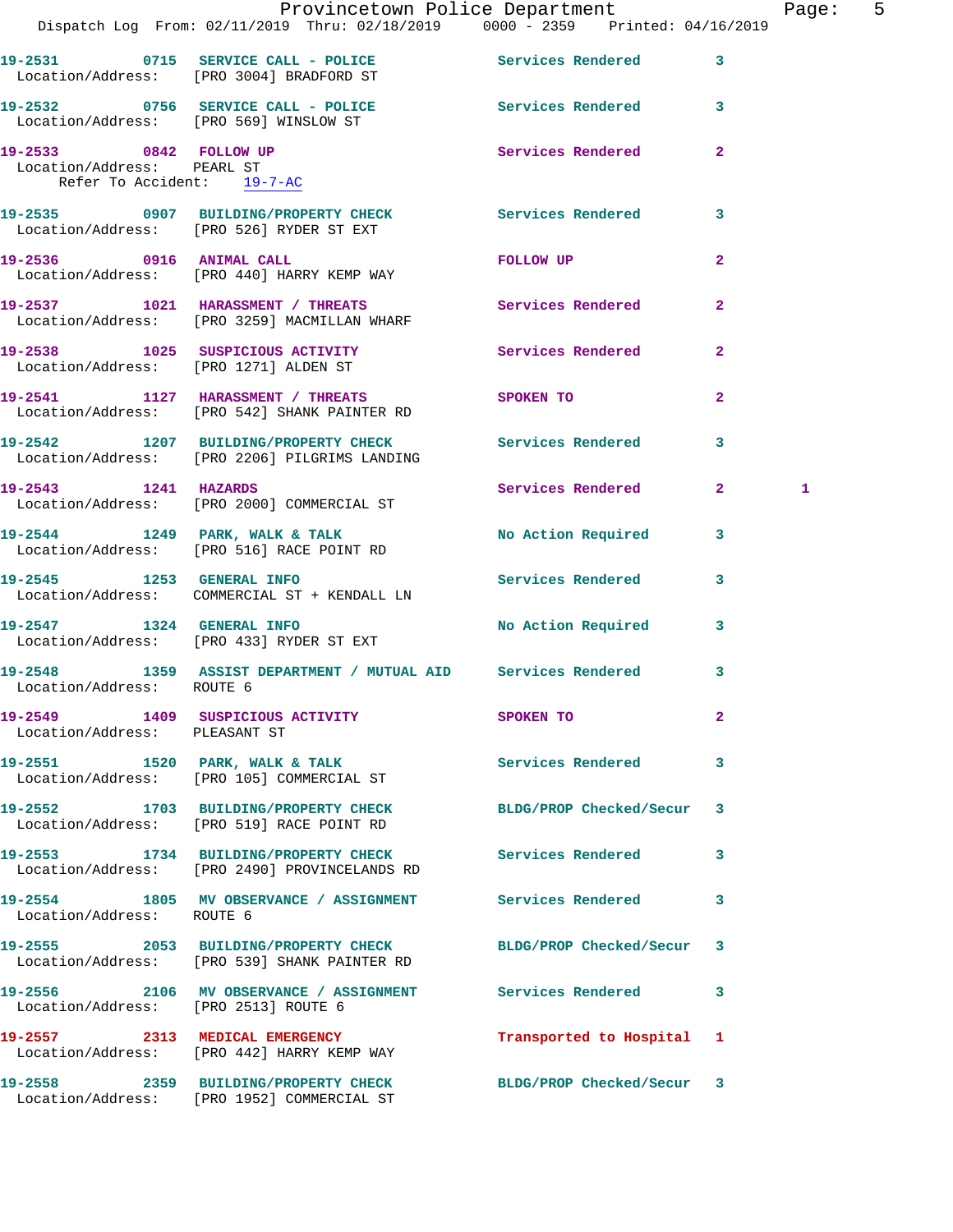|                                        | Provincetown Police Department<br>Dispatch Log From: 02/11/2019 Thru: 02/18/2019   0000 - 2359   Printed: 04/16/2019 |                           | Page: 6      |
|----------------------------------------|----------------------------------------------------------------------------------------------------------------------|---------------------------|--------------|
| For Date: $02/14/2019$ - Thursday      |                                                                                                                      |                           |              |
|                                        | 19-2559 0005 MV OBSERVANCE / ASSIGNMENT Services Rendered 3<br>Location/Address: JEROME SMITH RD + SHANK PAINTER RD  |                           |              |
|                                        | 19-2560      0053   SUSPICIOUS ACTIVITY<br>Location/Address:   [PRO 444]HIGH POLE HILL                               | No Action Required 2      |              |
|                                        | 19-2561 0055 PARK, WALK & TALK 1997 1997 Services Rendered<br>Location/Address: [PRO 539] SHANK PAINTER RD           |                           | 3            |
| Location/Address: [PRO 94] BRADFORD ST | 19-2562 0109 MV OBSERVANCE / ASSIGNMENT Services Rendered                                                            |                           | $\mathbf{3}$ |
|                                        | 19-2563 0110 BUILDING/PROPERTY CHECK Services Rendered<br>Location/Address: [PRO 2490] PROVINCELANDS RD              |                           | 3            |
|                                        | 19-2564 0112 SUSPICIOUS ACTIVITY<br>Location/Address: [PRO 2490] PROVINCELANDS RD                                    | No Action Required        | $\mathbf{2}$ |
|                                        | 19-2565 0211 BUILDING/PROPERTY CHECK Services Rendered<br>Location/Address: [PRO 526] RYDER ST EXT                   |                           | 3            |
|                                        | 19-2566 0325 BUILDING/PROPERTY CHECK BLDG/PROP Checked/Secur 3<br>Location/Address: [PRO 447] JEROME SMITH RD        |                           |              |
|                                        | 19-2567 0511 MV OBSERVANCE / ASSIGNMENT Services Rendered<br>Location/Address: HOWLAND ST + HARRY KEMP WAY           |                           | 3            |
|                                        | 19-2568 0518 MV OBSERVANCE / ASSIGNMENT Services Rendered 3<br>Location/Address: ROUTE 6 + SHANK PAINTER RD          |                           |              |
|                                        | 19-2569 0558 BUILDING/PROPERTY CHECK BLDG/PROP Checked/Secur 3<br>Location/Address: [PRO 519] RACE POINT RD          |                           |              |
|                                        | 19-2570 0603 PARKING COMPLAINT CONSTANT GONE ON ARRIVAL<br>Location/Address: GOOD TEMPLAR PL + COMMERCIAL ST         |                           | $\mathbf{3}$ |
|                                        | 19-2571 0617 BUILDING/PROPERTY CHECK BLDG/PROP Checked/Secur 3<br>Location/Address: [PRO 1778] SHANK PAINTER RD      |                           |              |
|                                        | 19-2572 0751 BUILDING/PROPERTY CHECK<br>Location/Address: [PRO 2977] COMMERCIAL ST                                   | BLDG/PROP Checked/Secur 3 |              |
| Location/Address: [PRO 1026] OAK DR    | 19-2573 0800 SERVICE CALL - POLICE                                                                                   | Services Rendered         | 3            |
|                                        | 19-2574 0812 SERVICE CALL - POLICE<br>Location/Address: [PRO 569] WINSLOW ST                                         | Services Rendered         | 3            |
|                                        | 19-2575 0832 SERVICE CALL - POLICE 3 Services Rendered<br>Location/Address: [PRO 3296] SHANK PAINTER RD              |                           | 3            |
| Location/Address: [PRO 3287] ROUTE 6   | 19-2576 0944 BUILDING/PROPERTY CHECK BLDG/PROP Checked/Secur 3                                                       |                           |              |
|                                        | 19-2578 1028 GENERAL INFO<br>Location/Address: [PRO 542] SHANK PAINTER RD                                            | Services Rendered         | 3            |
| 19-2577 1030 GENERAL INFO              | Location/Address: [PRO 516] RACE POINT RD                                                                            | Services Rendered         | 3            |
|                                        | 19-2579 1120 PARK, WALK & TALK<br>Location/Address: [PRO 488] MAYFLOWER ST                                           | Services Rendered         | 3            |
| 19-2580 1128 ALARM - FIRE              | Location/Address: [PRO 4109] COTTAGE ST                                                                              | False Alarm               | 1            |
| 19-2581 1255 ANIMAL CALL               |                                                                                                                      | Services Rendered         | $\mathbf{2}$ |

Location/Address: [PRO 3296] SHANK PAINTER RD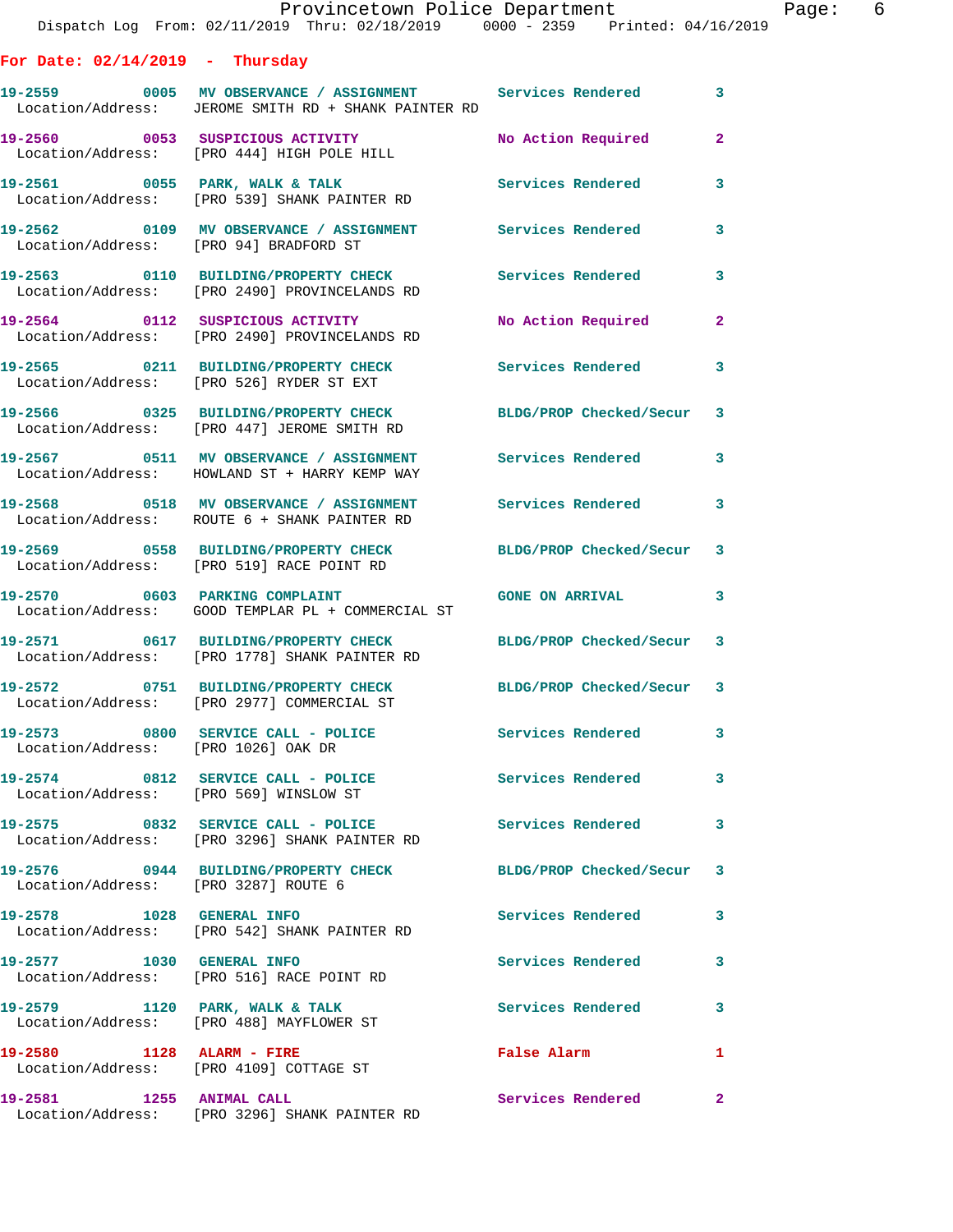|                                                                                                           | Provincetown Police Department                                                                            |                          |   |
|-----------------------------------------------------------------------------------------------------------|-----------------------------------------------------------------------------------------------------------|--------------------------|---|
|                                                                                                           | Dispatch Log From: 02/11/2019 Thru: 02/18/2019 0000 - 2359 Printed: 04/16/2019                            |                          |   |
|                                                                                                           | 19-2582 1402 PARK, WALK & TALK<br>Location/Address: [PRO 3344] COMMERCIAL ST                              | Services Rendered        | 3 |
|                                                                                                           | 19-2583 1414 SERVICE CALL - POLICE Services Rendered<br>Location/Address: [PRO 1731] SCHUELER BLVD        |                          | 3 |
|                                                                                                           | 19-2584 1430 ALARM - GENERAL<br>Location/Address: [PRO 420] COTTAGE ST                                    | False Alarm              | 1 |
| 19-2585 1452 ANIMAL CALL                                                                                  | Location/Address: [PRO 3670] SHANK PAINTER RD                                                             | <b>Services Rendered</b> | 2 |
| 19-2586 1457 AT SCHOOL                                                                                    | Location/Address: [PRO 569] WINSLOW ST                                                                    | <b>Services Rendered</b> | 3 |
|                                                                                                           | 19-2587 1525 MV OBSERVANCE / ASSIGNMENT Services Rendered<br>Location/Address: HOWLAND ST + BRADFORD ST   |                          | 3 |
|                                                                                                           | 19-2588 1603 BUILDING/PROPERTY CHECK<br>Location/Address: [PRO 2977] COMMERCIAL ST                        | <b>Services Rendered</b> | 3 |
|                                                                                                           | 19-2589 1628 BUILDING/PROPERTY CHECK<br>Location/Address: [PRO 2500] COMMERCIAL ST                        | <b>Services Rendered</b> | 3 |
| Location/Address: [PRO 3440] ROUTE 6                                                                      | 19-2590 1628 MV OBSERVANCE / ASSIGNMENT Services Rendered                                                 |                          | 3 |
| 19-2592 1638 LOST KEYS                                                                                    | Location/Address: [PRO 542] SHANK PAINTER RD                                                              | Services Rendered        | 3 |
|                                                                                                           | 19-2591 1639 PARK, WALK & TALK<br>Location/Address: [PRO 165] COMMERCIAL ST                               | <b>Services Rendered</b> | 3 |
| 19-2593 1648 MV STOP<br>Location/Address: [PRO 2521] ROUTE 6<br>Refer To Citation: $\frac{19-189-CN}{29}$ |                                                                                                           | <b>VERBAL WARNING</b>    | 3 |
| Location/Address: [PRO 2521] ROUTE 6                                                                      | 19-2594 1707 ASSIST DEPARTMENT / MUTUAL AID Services Rendered                                             |                          | 3 |
| Location/Address: [PRO 521] ROUTE 6                                                                       | 19-2595 1743 BUILDING/PROPERTY CHECK Services Rendered                                                    |                          | 3 |
|                                                                                                           | 19-2597 1826 BUILDING/PROPERTY CHECK<br>Location/Address: [PRO 3259] MACMILLAN WHARF                      | Services Rendered        | 3 |
|                                                                                                           | 19-2598 1826 BUILDING/PROPERTY CHECK<br>Location/Address: [PRO 3430] COMMERCIAL ST                        | <b>Services Rendered</b> | 3 |
|                                                                                                           | 19-2599 1833 MV OBSERVANCE / ASSIGNMENT Services Rendered<br>Location/Address: [PRO 530] SHANK PAINTER RD |                          | 3 |
| 19-2600 1835 MV STOP<br>Location/Address: [PRO 2479] ROUTE 6<br>Refer To Citation: T1244301               |                                                                                                           | Citation / Warning Issu  | 3 |
| 19-2601 1930 MV STOP<br>Refer To Citation: 19-190-CN                                                      | Location/Address: [PRO 539] SHANK PAINTER RD                                                              | <b>VERBAL WARNING</b>    | 3 |
| 19-2602 1937 BAR CHECK                                                                                    | Location/Address: [PRO 2737] COMMERCIAL ST                                                                | BLDG/PROP Checked/Secur  | 3 |
|                                                                                                           | 19-2603 2043 BUILDING/PROPERTY CHECK<br>Location/Address: [PRO 2977] COMMERCIAL ST                        | <b>Services Rendered</b> | 3 |
|                                                                                                           | 19-2604 2047 MV OBSERVANCE / ASSIGNMENT Services Rendered<br>Location/Address: COMMERCIAL ST + SNAIL RD   |                          | 3 |
| Location/Address: ROUTE 6 + SNAIL RD                                                                      | 19-2605 2113 MV OBSERVANCE / ASSIGNMENT Services Rendered                                                 |                          | 3 |

Page: 7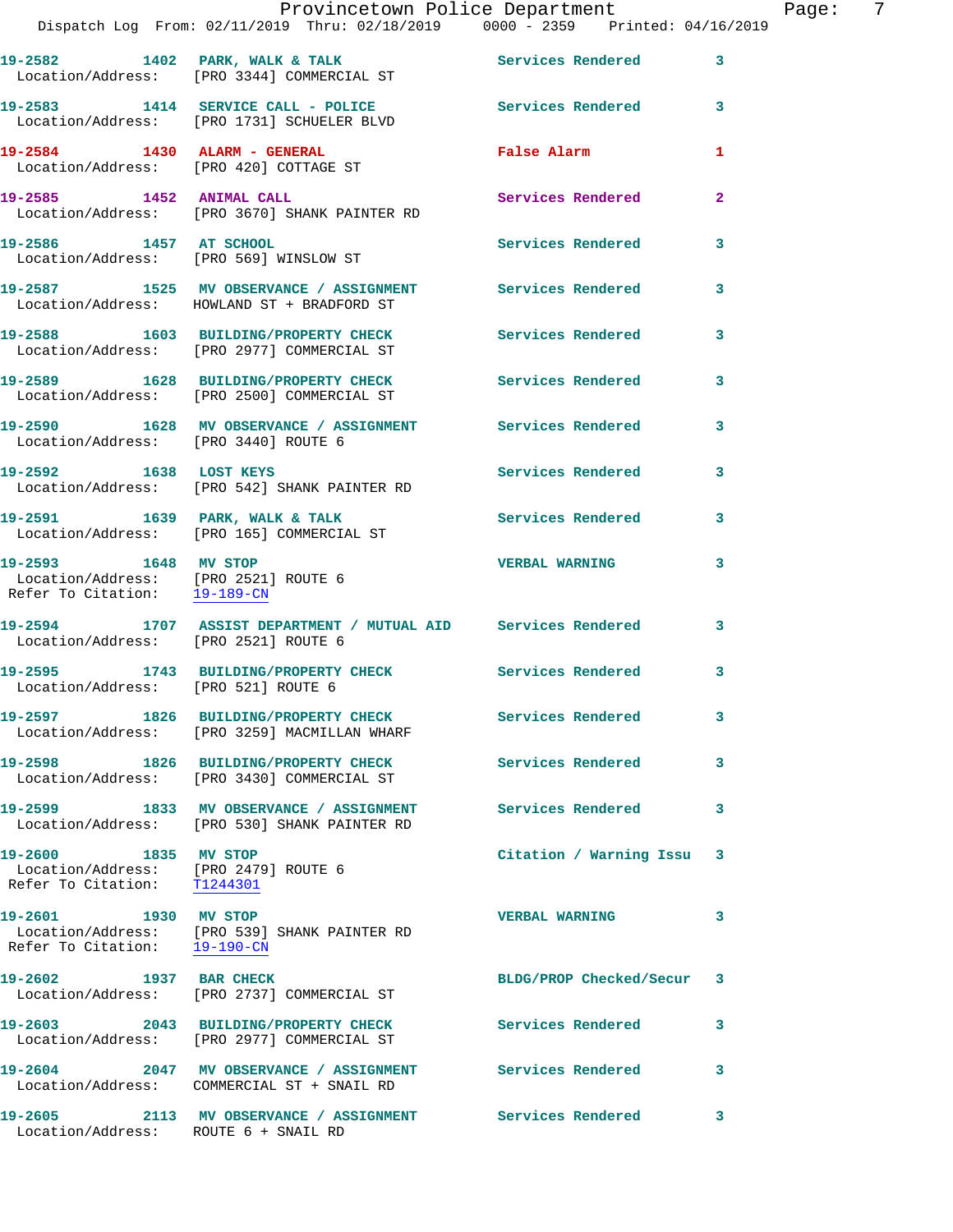|                                        | Dispatch Log From: 02/11/2019 Thru: 02/18/2019 0000 - 2359 Printed: 04/16/2019                                 | Provincetown Police Department |              | Page: 8 |  |
|----------------------------------------|----------------------------------------------------------------------------------------------------------------|--------------------------------|--------------|---------|--|
| 19-2606 2125 MV STOP                   | Location/Address: [PRO 521] ROUTE 6<br>Refer To Citation: $\frac{19-191-CN}{29}$                               | VERBAL WARNING 3               |              |         |  |
|                                        |                                                                                                                | Transported to Hospital 1      |              |         |  |
|                                        | 19-2609 2214 BUILDING/PROPERTY CHECK Services Rendered 3<br>Location/Address: [PRO 1731] SCHUELER BLVD         |                                |              |         |  |
| For Date: $02/15/2019$ - Friday        |                                                                                                                |                                |              |         |  |
|                                        | 19-2610 0050 BUILDING/PROPERTY CHECK Services Rendered 3<br>Location/Address: [PRO 1731] SCHUELER BLVD         |                                |              |         |  |
|                                        | 19-2611 0058 BUILDING/PROPERTY CHECK BLDG/PROP Checked/Secur 3<br>Location/Address: [PRO 530] SHANK PAINTER RD |                                |              |         |  |
|                                        | 19-2612 0116 MV OBSERVANCE / ASSIGNMENT Services Rendered 3<br>Location/Address: BRADFORD ST + STANDISH ST     |                                |              |         |  |
| Location/Address: [PRO 606] CONWELL ST | 19-2613 		 0139 MV OBSERVANCE / ASSIGNMENT Services Rendered 3                                                 |                                |              |         |  |
|                                        | 19-2614 0227 BUILDING/PROPERTY CHECK Services Rendered 3<br>Location/Address: [PRO 2540] RACE POINT RD         |                                |              |         |  |
|                                        | 19-2615 0409 BUILDING/PROPERTY CHECK BLDG/PROP Checked/Secur 3<br>Location/Address: [PRO 3259] MACMILLAN WHARF |                                |              |         |  |
| Location/Address: ROUTE 6 + SNAIL RD   | 19-2616  0544 MV OBSERVANCE / ASSIGNMENT Services Rendered                                                     |                                | $\mathbf{3}$ |         |  |
|                                        | 19-2617 0608 MV OBSERVANCE / ASSIGNMENT Services Rendered 3<br>Location/Address: BRADFORD ST + HOWLAND ST      |                                |              |         |  |
|                                        | 19-2618 0620 BUILDING/PROPERTY CHECK BLDG/PROP Checked/Secur 3<br>Location/Address: [PRO 444] HIGH POLE HILL   |                                |              |         |  |
|                                        | 19-2619 0723 MEDICAL EMERGENCY<br>Location/Address: [PRO 1014] NELSON AVE                                      | <b>PATIENT REFUSAL</b>         | 1            |         |  |
|                                        | Location/Address: [PRO 221] COMMERCIAL ST                                                                      | SPOKEN TO                      | 1            |         |  |
|                                        | Location/Address: COMMERCIAL ST + SNAIL RD                                                                     | Services Rendered              | 3            |         |  |
| 19-2622                                | 0814 SERVICE CALL - POLICE                                                                                     | Services Rendered              | 3            |         |  |

Location/Address: [PRO 569] WINSLOW ST

19-2623 0848 MV OBSERVANCE / ASSIGNMENT Services Rendered 3 Location/Address: [PRO 4136] BRADFORD ST

**19-2624 0848 SUSPICIOUS ACTIVITY SPOKEN TO 2**  Location/Address: [PRO 1186] COMMERCIAL ST

**19-2625 0900 MV OBSERVANCE / ASSIGNMENT Services Rendered 3**  Location/Address: [PRO 2521] ROUTE 6

**19-2626 0903 MV STOP Citation / Warning Issu 3**  Location/Address: [PRO 2513] ROUTE 6

**19-2627** 0905 FOLLOW UP SPOKEN TO 2 Location/Address: COMMERCIAL ST

**19-2628 0926 MV STOP VERBAL WARNING 3**  Location/Address: SNAIL RD Refer To Citation: 19-192-CN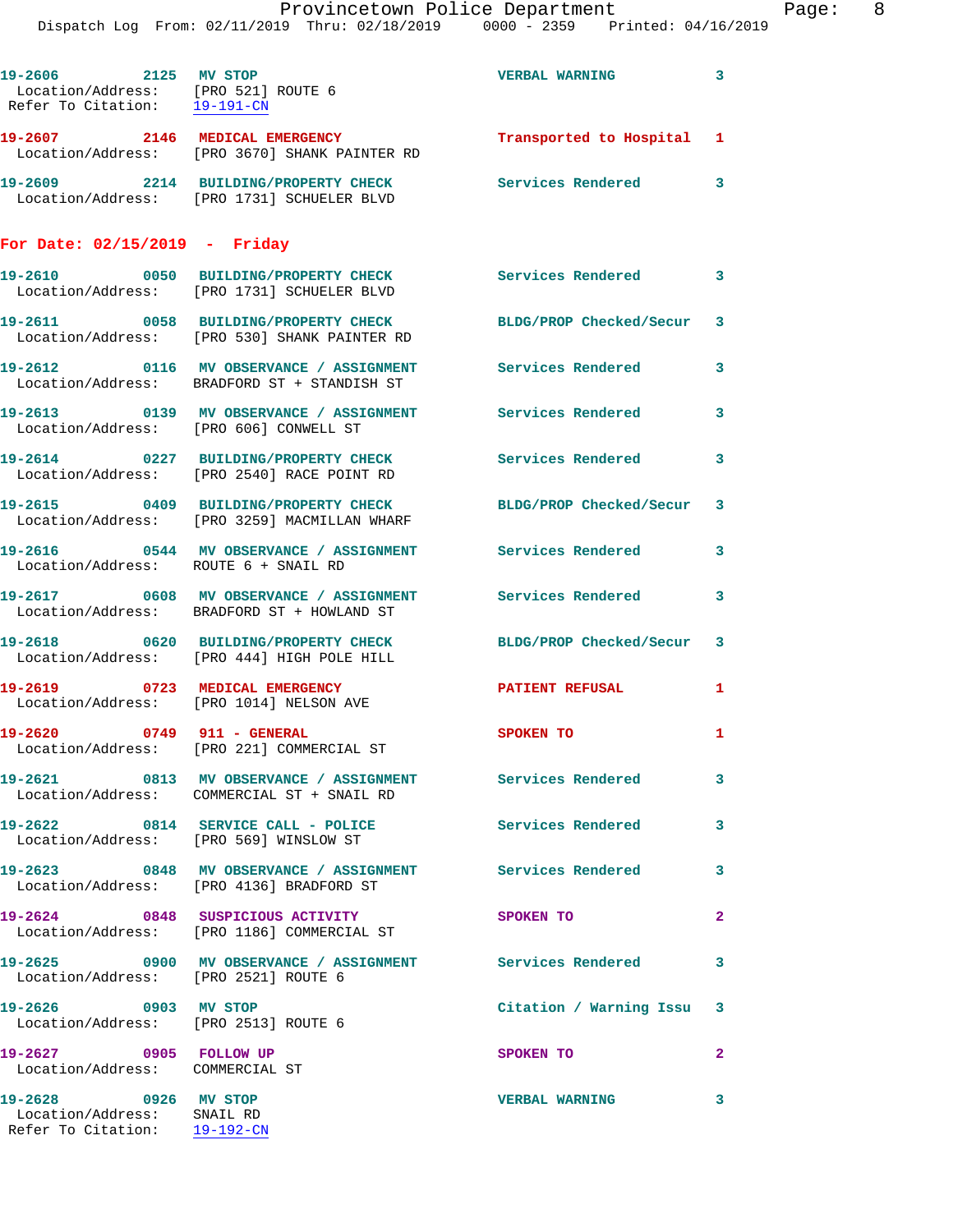Dispatch Log From: 02/11/2019 Thru: 02/18/2019 0000 - 2359 Printed: 04/16/2019

|                                                                                                             | 19-2629 0943 SUSPICIOUS ACTIVITY<br>Location/Address: [PRO 774] BREWSTER ST                                       | SPOKEN TO                 | $\overline{2}$ |
|-------------------------------------------------------------------------------------------------------------|-------------------------------------------------------------------------------------------------------------------|---------------------------|----------------|
| 19-2631 1032 911 - GENERAL<br>Location/Address: [PRO 3222] ALDEN ST                                         |                                                                                                                   | Services Rendered         | 1              |
| Location/Address: [PRO 3287] ROUTE 6                                                                        | 19-2632 1053 BUILDING/PROPERTY CHECK BLDG/PROP Checked/Secur 3                                                    |                           |                |
|                                                                                                             | 19-2633 1111 MV OBSERVANCE / ASSIGNMENT Services Rendered<br>Location/Address: [PRO 761] BRADFORD ST              |                           | 3              |
| 19-2634 1120 MV STOP<br>Refer To Citation: 19-193-CN                                                        | Location/Address: [PRO 1886] BRADFORD ST                                                                          | <b>VERBAL WARNING</b>     | 3              |
| 19-2635 1125 HAZARDS                                                                                        | Location/Address: [PRO 859] COMMERCIAL ST                                                                         | Removed Hazard            | $\overline{2}$ |
|                                                                                                             | 19-2636 1135 SERVICE CALL - POLICE<br>Location/Address: [PRO 3296] SHANK PAINTER RD                               | <b>Services Rendered</b>  | 3              |
|                                                                                                             | 19-2637 1143 B & E / BURGLARY<br>Location/Address: [PRO 1634] COMMERCIAL ST                                       | Unfounded                 | $\overline{2}$ |
|                                                                                                             | 19-2638 1156 MEDICAL EMERGENCY<br>Location/Address: [PRO 1892] SHANK PAINTER RD                                   | Services Rendered         | 1              |
|                                                                                                             | 19-2640 1223 LARCENY / FORGERY / FRAUD Services Rendered<br>Location/Address: [PRO 1380] FRANKLIN ST              |                           | $\mathbf{2}$   |
|                                                                                                             | 19-2639 1225 MV OBSERVANCE / ASSIGNMENT<br>Location/Address: [PRO 542] SHANK PAINTER RD                           | Services Rendered         | 3              |
|                                                                                                             | 19-2641 1229 LARCENY / FORGERY / FRAUD<br>Location/Address: [PRO 1038] OFF CONWELL ST                             | <b>SPOKEN TO</b>          | $\overline{a}$ |
|                                                                                                             | 19-2642 1230 SERVICE CALL - POLICE<br>Location/Address: [ORL 1] ROCK HARBOR RD                                    | Services Rendered         | 3              |
|                                                                                                             | 19-2643 1310 MV OBSERVANCE / ASSIGNMENT Services Rendered<br>Location/Address: JEROME SMITH RD + SHANK PAINTER RD |                           | 3              |
| 1312 FOLLOW UP<br>19-2644                                                                                   | Location/Address: [PRO 542] SHANK PAINTER RD                                                                      | SPOKEN TO                 | $\mathbf{2}$   |
|                                                                                                             | 19-2645 1326 BUILDING/PROPERTY CHECK<br>Location/Address: [PRO 2898] JEROME SMITH RD                              | BLDG/PROP Checked/Secur 3 |                |
| 19-2646 1337 MV STOP<br>Location/Address: [PRO 37] BRADFORD ST<br>Refer To Citation: $\frac{19-194-CN}{29}$ |                                                                                                                   | <b>VERBAL WARNING</b>     | 3              |
| 19-2647 1404 MV STOP                                                                                        | Location/Address: [PRO 3670] SHANK PAINTER RD<br>Refer To Citation: T1244297                                      | Citation / Warning Issu 3 |                |
| 19-2649 1412 FOLLOW UP                                                                                      | Location/Address: [PRO 542] SHANK PAINTER RD                                                                      | SPOKEN TO                 | $\overline{a}$ |
|                                                                                                             | 19-2650 1421 SERVE PROTECTION ORDER<br>Location/Address: [PRO 1429] SANDY HILL LN                                 | Could Not Locate          | $\overline{2}$ |
| Location/Address: [PRO 571] ALDEN ST                                                                        | 19-2651 1428 BUILDING/PROPERTY CHECK                                                                              | BLDG/PROP Checked/Secur 3 |                |
| Location/Address: [PRO 1219] WILLOW DR                                                                      | 19-2652 1436 SERVICE CALL - POLICE 3 Services Rendered                                                            |                           | 3              |
| 19-2653                                                                                                     | <b>1452 SERVE WARRANT</b>                                                                                         | Arrest(s) Made            | 3              |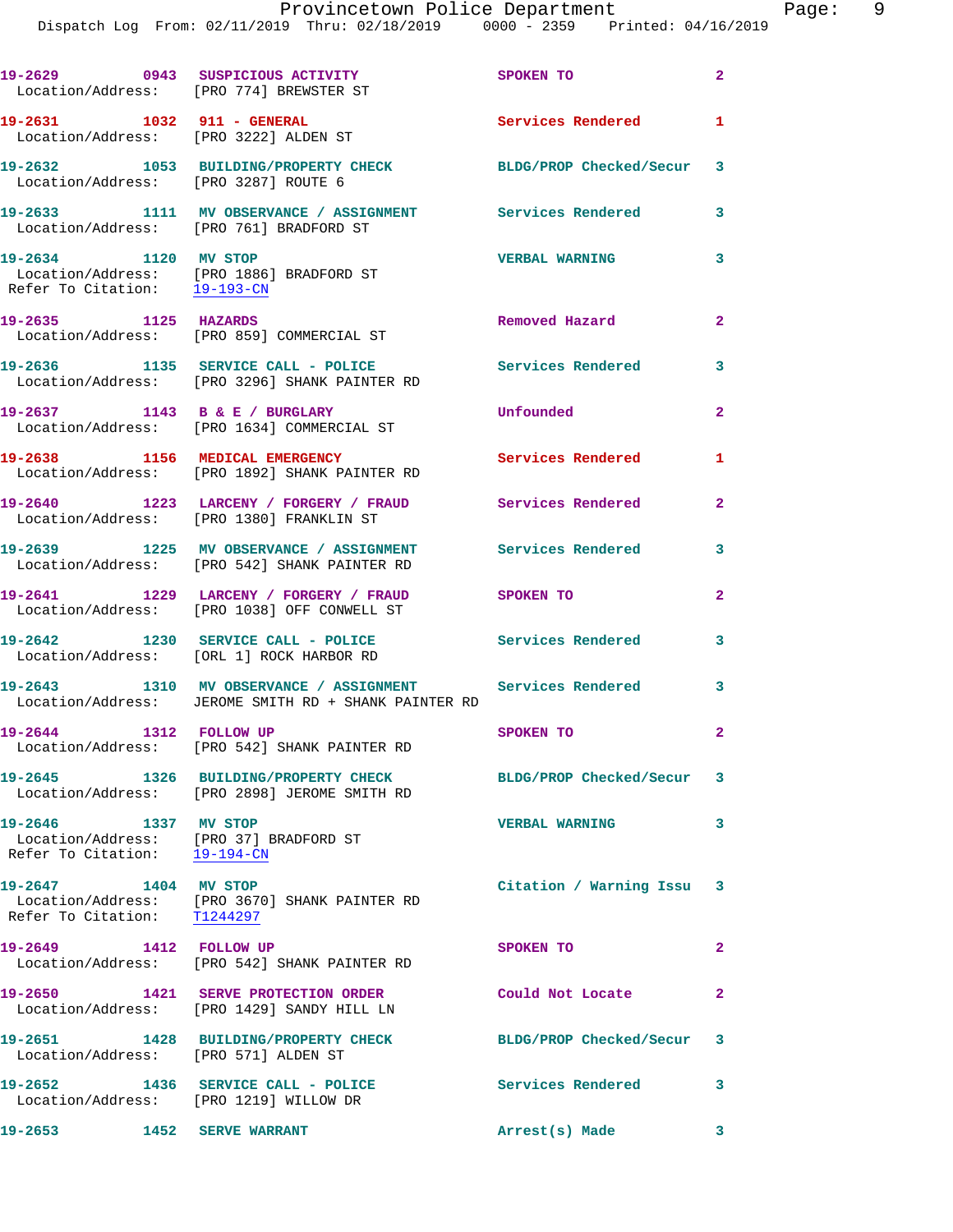|                                                |  |  | Provincetown Police Department  |  | Page: $10$ |  |
|------------------------------------------------|--|--|---------------------------------|--|------------|--|
| Dispatch Log From: 02/11/2019 Thru: 02/18/2019 |  |  | 0000 - 2359 Printed: 04/16/2019 |  |            |  |

 Location/Address: [PRO 94] BRADFORD ST Refer To Arrest: 19-13-AR

|                                                                                   | 19-2654 1549 BUILDING/PROPERTY CHECK Services Rendered<br>Location/Address: [PRO 2977] COMMERCIAL ST  |                           | $\overline{\mathbf{3}}$ |
|-----------------------------------------------------------------------------------|-------------------------------------------------------------------------------------------------------|---------------------------|-------------------------|
|                                                                                   | 19-2655 1614 SERVE PROTECTION ORDER<br>Location/Address: [PRO 1096] SANDY HILL LN                     | Could Not Locate          | $\overline{2}$          |
|                                                                                   | 19-2657 1647 MV OBSERVANCE / ASSIGNMENT Services Rendered<br>Location/Address: [PRO 4136] BRADFORD ST |                           | 3                       |
|                                                                                   | 19-2658 1651 ASSIST CITIZEN<br>Location/Address: [PRO 542] SHANK PAINTER RD                           | SPOKEN TO                 | 3                       |
| 19-2659 1755 MV STOP<br>Location/Address: ROUTE 6<br>Refer To Citation: 19-195-CN |                                                                                                       | <b>VERBAL WARNING</b>     | $\overline{\mathbf{3}}$ |
| Location/Address: ROUTE 6                                                         | 19-2660 1806 ASSIST DEPARTMENT / MUTUAL AID Services Rendered                                         |                           | 3                       |
|                                                                                   | 19-2661 1821 BUILDING/PROPERTY CHECK<br>Location/Address: [PRO 2490] PROVINCELANDS RD                 | <b>Services Rendered</b>  | 3                       |
| 19-2662 1829 HAZARDS                                                              | Location/Address: [PRO 835] COMMERCIAL ST                                                             | Referred to Other Agenc 2 |                         |
| 19-2663 1833 TRESPASS                                                             | Location/Address: [PRO 60] BRADFORD ST                                                                | Services Rendered         | $\mathbf{2}$            |
|                                                                                   | 19-2664 1939 KEEP THE PEACE<br>Location/Address: [PRO 1096] SANDY HILL LN                             | SPOKEN TO                 | $\overline{2}$          |
| 19-2665 2016 DISORDERLY                                                           | Location/Address: [PRO 221] COMMERCIAL ST                                                             | SPOKEN TO                 | $\mathbf{1}$            |
| Location/Address: ROUTE 6 + SNAIL RD                                              | 19-2666 2118 MV OBSERVANCE / ASSIGNMENT Services Rendered                                             |                           | 3                       |
| 19-2667 2154 MV STOP<br>Logation (Address: [DPO 501] POUTE 6                      |                                                                                                       | <b>VERBAL WARNING</b>     | 3                       |

 Location/Address: [PRO 521] ROUTE 6 Refer To Citation: 19-196-CN

## **For Date: 02/16/2019 - Saturday**

|                                                                                             | 19-2668       0007   BUILDING/PROPERTY CHECK        BLDG/PROP Checked/Secur   3<br>Location/Address: [PRO 1952] COMMERCIAL ST |                  |                |
|---------------------------------------------------------------------------------------------|-------------------------------------------------------------------------------------------------------------------------------|------------------|----------------|
|                                                                                             | 19-2669 0010 BUILDING/PROPERTY CHECK BLDG/PROP Checked/Secur 3<br>Location/Address: [PRO 530] SHANK PAINTER RD                |                  |                |
|                                                                                             | Location/Address: BRADFORD ST + RYDER ST                                                                                      |                  | $\mathbf{3}$   |
| 19-2671 0100 MV STOP<br>Location/Address: SNAIL RD + ROUTE 6<br>Refer To Citation: T1244491 | Refer To Arrest: 19-14-AR                                                                                                     | Arrest(s) Made   | 3              |
|                                                                                             | 19-2672 0135 HARASSMENT / THREATS<br>Location/Address: [PRO 1006] NELSON AVE<br>Refer To Arrest: 19-13-AR                     | <b>FOLLOW UP</b> | $\overline{2}$ |
|                                                                                             | Location/Address: [PRO 542] SHANK PAINTER RD<br>Refer To Arrest: 19-13-AR                                                     | <b>SPOKEN TO</b> | $\overline{2}$ |
|                                                                                             | 19-2674       0439   MV OBSERVANCE / ASSIGNMENT      Services Rendered                                                        |                  | 3              |

Location/Address: ROUTE 6 + SNAIL RD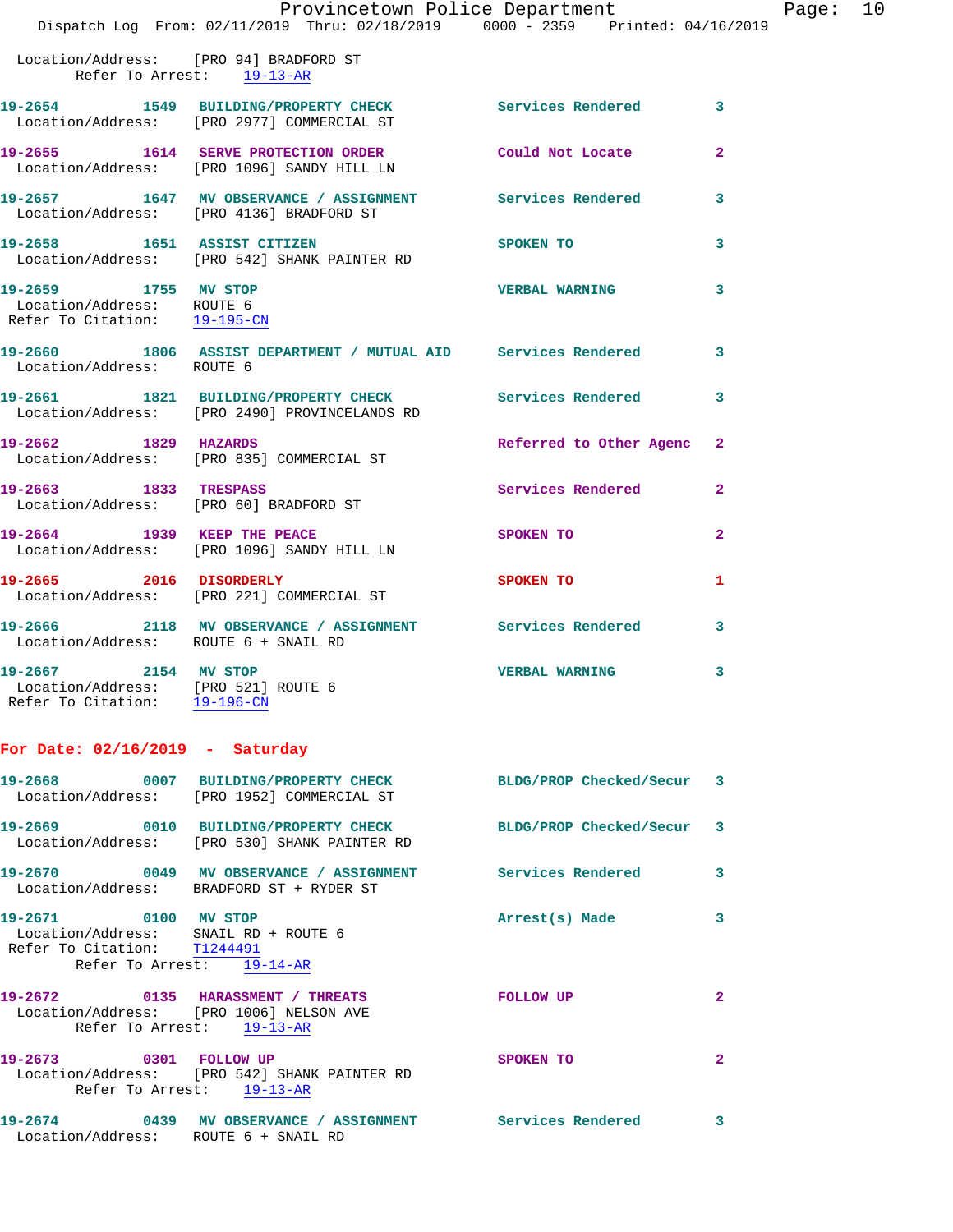|                                                                                             | 19-2675 0549 BUILDING/PROPERTY CHECK<br>Location/Address: [PRO 2977] COMMERCIAL ST                      | Services Rendered        | 3                       |
|---------------------------------------------------------------------------------------------|---------------------------------------------------------------------------------------------------------|--------------------------|-------------------------|
|                                                                                             | 19-2676 0622 BUILDING/PROPERTY CHECK<br>Location/Address: [PRO 519] RACE POINT RD                       | Services Rendered        | 3                       |
| 19-2684 0700 LOST PROPERTY                                                                  | Location/Address: [PRO 542] SHANK PAINTER RD                                                            | Services Rendered        | 3                       |
|                                                                                             | 19-2677 0817 BUILDING/PROPERTY CHECK<br>Location/Address: [PRO 2977] COMMERCIAL ST                      | <b>Services Rendered</b> | 3                       |
|                                                                                             | 19-2678 0821 SERVICE CALL - POLICE<br>Location/Address: [PRO 3296] SHANK PAINTER RD                     | <b>Services Rendered</b> | 3                       |
|                                                                                             | 19-2679 0829 BUILDING/PROPERTY CHECK<br>Location/Address: [PRO 3259] MACMILLAN WHARF                    | Services Rendered        | 3                       |
|                                                                                             | 19-2680 0957 SERVICE CALL - POLICE<br>Location/Address: [PRO 542] SHANK PAINTER RD                      | SPOKEN TO                | 3                       |
|                                                                                             | 19-2681 1012 MV OBSERVANCE / ASSIGNMENT Services Rendered<br>Location/Address: HOWLAND ST + BRADFORD ST |                          | 3                       |
|                                                                                             | 19-2682 1022 PARK, WALK & TALK<br>Location/Address: [PRO 537] SHANK PAINTER RD                          | <b>Services Rendered</b> | 3                       |
|                                                                                             | 19-2683 1038 MV OBSERVANCE / ASSIGNMENT<br>Location/Address: BRADFORD ST + STANDISH ST                  | Services Rendered        | 3                       |
|                                                                                             | 19-2686 1130 PARK, WALK & TALK<br>Location/Address: COMMERCIAL ST + ATLANTIC AVE                        | Services Rendered        | 3                       |
|                                                                                             | 19-2687 1131 BUILDING/PROPERTY CHECK<br>Location/Address: [PRO 2500] COMMERCIAL ST                      | BLDG/PROP Checked/Secur  | 3                       |
| 19-2688 1151 MV STOP<br>Location/Address: [PRO 521] ROUTE 6<br>Refer To Citation: 19-197-CN |                                                                                                         | <b>VERBAL WARNING</b>    | 3                       |
|                                                                                             | 19-2690 1234 MEDICAL EMERGENCY<br>Location/Address: [PRO 399] COMMERCIAL ST                             | Transported to Hospital  | ı                       |
| 19-2691 1300 MV HIT & RUN                                                                   | Location/Address: [PRO 1989] COMMERCIAL ST                                                              | Services Rendered        | $\mathbf{2}$            |
| 19-2692 1322 MV STOP                                                                        | Location/Address: STANDISH ST + COMMERCIAL ST<br>Refer To Citation: 19-198-CN                           | <b>VERBAL WARNING</b>    | 3                       |
|                                                                                             | 19-2694 1346 SERVICE CALL - POLICE<br>Location/Address: [PRO 3296] SHANK PAINTER RD                     | Services Rendered        | 3                       |
| 19-2695 1451 MV STOP                                                                        | Location/Address: ROUTE 6 + CONWELL ST                                                                  | No Action Required       | 3                       |
| Location/Address: [PRO 3222] ALDEN ST                                                       | 19-2702 1515 LARCENY / FORGERY / FRAUD                                                                  | SPOKEN TO                | $\overline{\mathbf{2}}$ |
| 19-2696 1522 MV STOP<br>Refer To Citation: 19-199-CN                                        | Location/Address: [PRO 617] BRADFORD ST                                                                 | <b>VERBAL WARNING</b>    | 3                       |
| 19-2697 1540 MV STOP                                                                        | Location/Address: WINSLOW ST + JEROME SMITH RD<br>Refer To Citation: $19-200-CN$                        | <b>VERBAL WARNING</b>    | 3                       |
| 19-2698 1554 MV STOP<br>Location/Address: ROUTE 6                                           |                                                                                                         | Citation / Warning Issu  | 3                       |

Refer To Citation: T1244251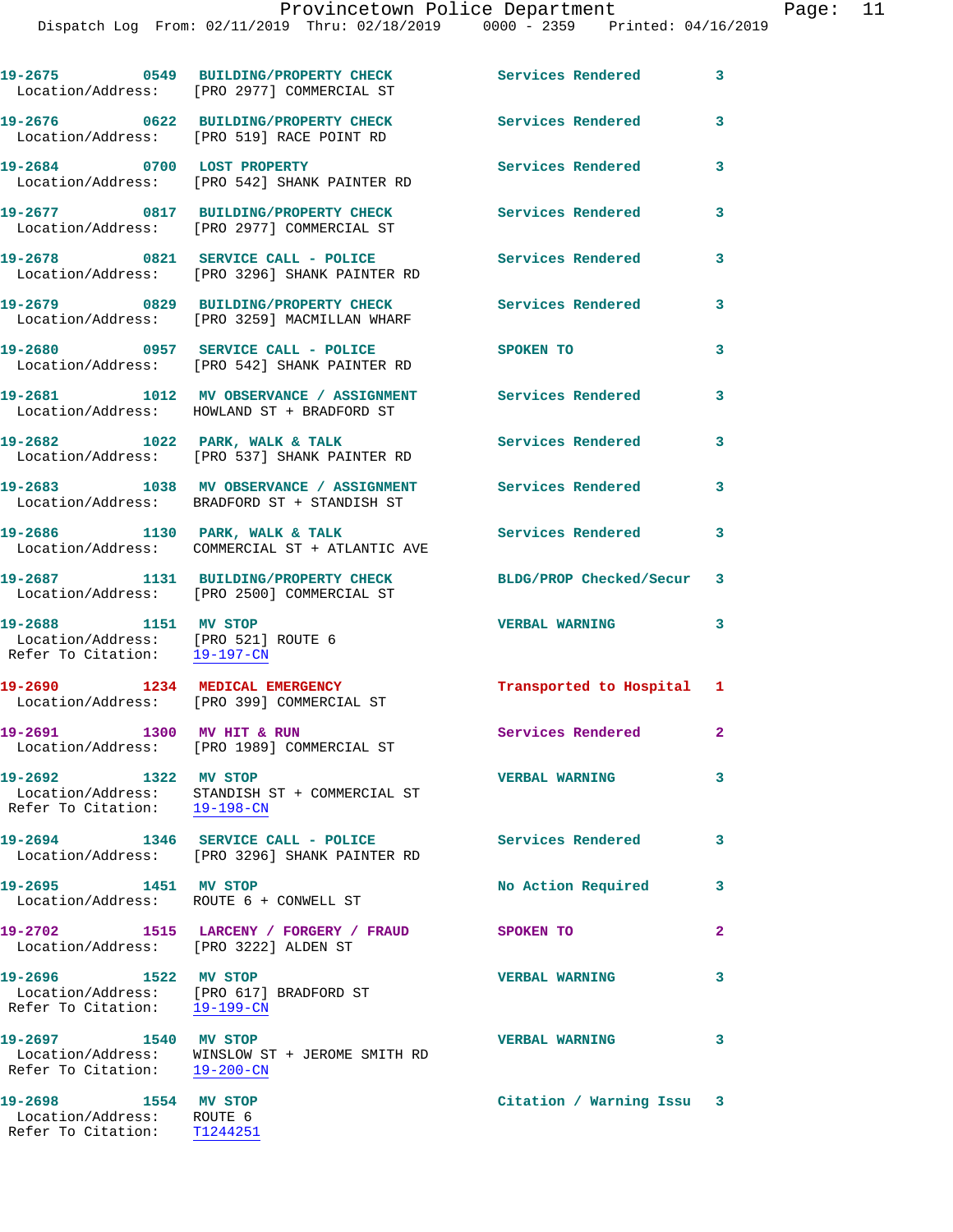| Provincetown Police Department |  |  |  | Page: $12$ |  |                                                                                |  |  |
|--------------------------------|--|--|--|------------|--|--------------------------------------------------------------------------------|--|--|
|                                |  |  |  |            |  | Dispatch Log From: 02/11/2019 Thru: 02/18/2019 0000 - 2359 Printed: 04/16/2019 |  |  |

|                                                                                                              | 19-2699 1611 BUILDING/PROPERTY CHECK<br>Location/Address: [PRO 2977] COMMERCIAL ST                         | Services Rendered         | $\sim$ 3 |
|--------------------------------------------------------------------------------------------------------------|------------------------------------------------------------------------------------------------------------|---------------------------|----------|
| 19-2701 1614 TRAFFIC CONTROL<br>Location/Address: ROUTE 6                                                    |                                                                                                            | Services Rendered         | 3        |
| Location/Address: [PRO 3440] ROUTE 6                                                                         | 19-2703 1643 MV OBSERVANCE / ASSIGNMENT Services Rendered                                                  |                           | 3        |
| 19-2704 1719 MV STOP<br>Location: PROVINCETOWN ROTARY<br>Refer To Citation: $\frac{19-201-CN}{2}$            |                                                                                                            | <b>VERBAL WARNING</b>     | 3        |
|                                                                                                              | 19-2705 1913 PARKING COMPLAINT<br>Location/Address: [PRO 1548] COMMERCIAL ST                               | Citation / Warning Issu 3 |          |
| 19-2706 1940 MV STOP<br>Location/Address: ROUTE 6 + CONWELL ST<br>Refer To Citation: 19-202-CN               |                                                                                                            | <b>VERBAL WARNING</b>     | 3        |
|                                                                                                              | 19-2707 2001 MV OBSERVANCE / ASSIGNMENT Services Rendered<br>Location/Address: [PRO 3670] SHANK PAINTER RD |                           | 3        |
|                                                                                                              | 19-2708 2010 MV OBSERVANCE / ASSIGNMENT<br>Location/Address: [PRO 2577] BRADFORD ST                        | No Action Required        | 3        |
| 19-2709 2019 MV STOP                                                                                         | Location/Address: [PRO 1858] BRADFORD ST<br>Refer To Citation: 19-203-CN                                   | <b>VERBAL WARNING</b>     | 3        |
| 19-2710 2027 MV STOP<br>Refer To Citation: 19-204-CN                                                         | Location/Address: [PRO 542] SHANK PAINTER RD                                                               | <b>VERBAL WARNING</b>     | 3        |
| 19-2711 2041 MV STOP<br>Location/Address: ROUTE 6<br>Refer To Citation: 19-205-CN                            |                                                                                                            | <b>VERBAL WARNING</b>     | 3        |
| 19-2712 2051 MV STOP<br>Location/Address: ROUTE $6 +$ SNAIL RD<br>Refer To Citation: $\frac{19-206-CN}{\pi}$ |                                                                                                            | <b>VERBAL WARNING</b>     | 3        |
| 19-2713                                                                                                      | 2100 BUILDING/PROPERTY CHECK<br>Location/Address: [PRO 530] SHANK PAINTER RD                               | BLDG/PROP Checked/Secur 3 |          |
|                                                                                                              | 19-2714 2105 BUILDING/PROPERTY CHECK<br>Location/Address: [PRO 3430] COMMERCIAL ST                         | Services Rendered         | 3        |
|                                                                                                              | 19-2715 2106 BUILDING/PROPERTY CHECK<br>Location/Address: [PRO 1731] SCHUELER BLVD                         | <b>Services Rendered</b>  | 3        |
| Location/Address: [PRO 521] ROUTE 6                                                                          | 19-2718 2113 BUILDING/PROPERTY CHECK                                                                       | <b>Services Rendered</b>  | 3        |
|                                                                                                              | 19-2719 2120 BUILDING/PROPERTY CHECK<br>Location/Address: [PRO 175] COMMERCIAL ST                          | BLDG/PROP Checked/Secur 3 |          |
|                                                                                                              | 19-2720 2122 BUILDING/PROPERTY CHECK<br>Location/Address: [PRO 2500] COMMERCIAL ST                         | <b>Services Rendered</b>  | 3        |
|                                                                                                              | 19-2721 2126 BUILDING/PROPERTY CHECK<br>Location/Address: [PRO 3259] MACMILLAN WHARF                       | Services Rendered         | 3        |
|                                                                                                              | 19-2722 2135 BUILDING/PROPERTY CHECK<br>Location/Address: [PRO 444] HIGH POLE HILL                         | BLDG/PROP Checked/Secur 3 |          |
|                                                                                                              | 19-2723 2136 BUILDING/PROPERTY CHECK<br>Location/Address: [PRO 182] COMMERCIAL ST                          | BLDG/PROP Checked/Secur 3 |          |
|                                                                                                              | 19-2724 2207 BUILDING/PROPERTY CHECK                                                                       | <b>Services Rendered</b>  | 3        |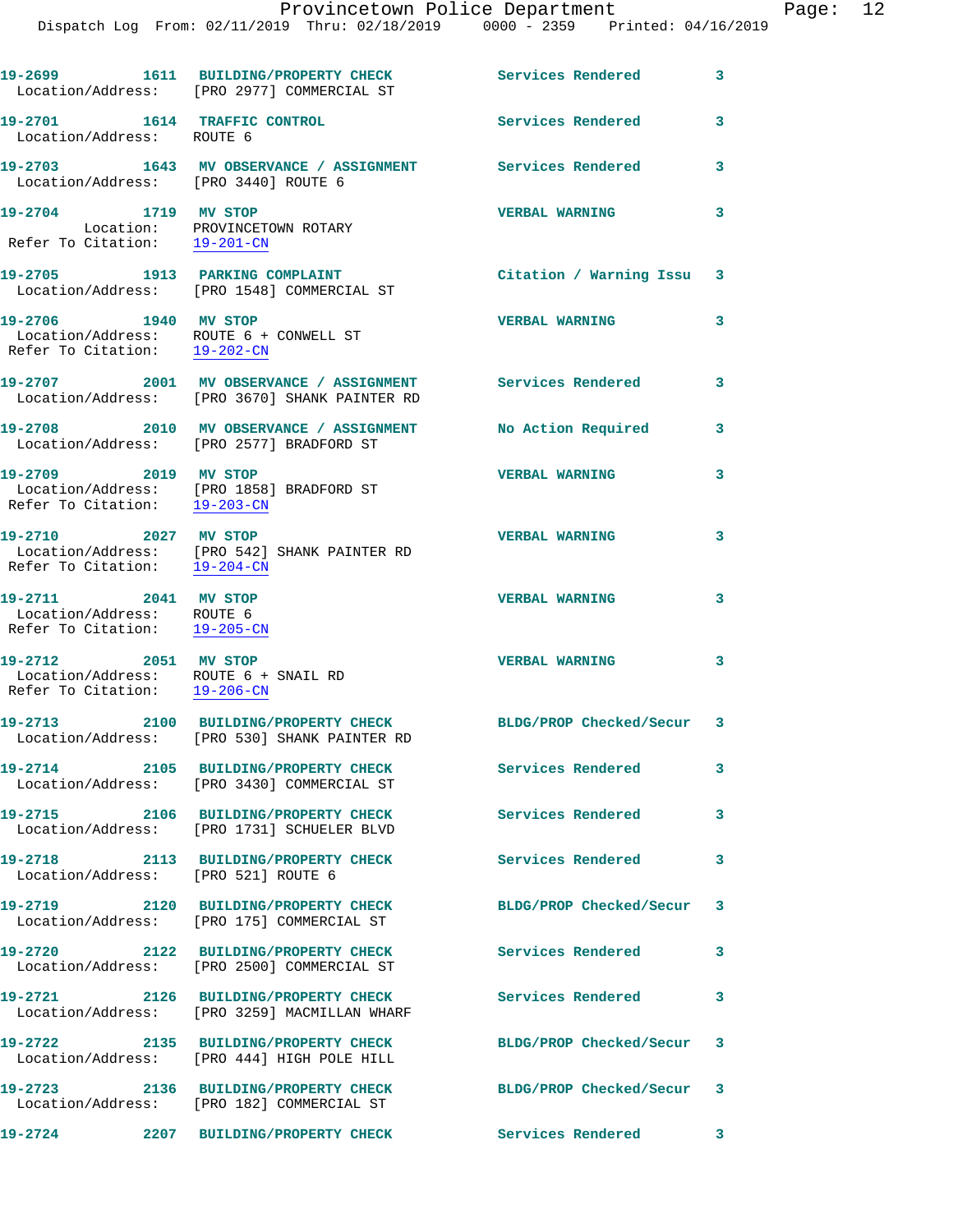|                                      | Provincetown Police Department<br>Dispatch Log From: 02/11/2019 Thru: 02/18/2019 0000 - 2359 Printed: 04/16/2019 |                           |   | Page: 13 |  |
|--------------------------------------|------------------------------------------------------------------------------------------------------------------|---------------------------|---|----------|--|
| Location/Address: NELSON AVE         |                                                                                                                  |                           |   |          |  |
|                                      | 19-2725 2209 BUILDING/PROPERTY CHECK Services Rendered 3<br>Location/Address: [PRO 1892] SHANK PAINTER RD        |                           |   |          |  |
|                                      | 19-2726 2210 BUILDING/PROPERTY CHECK BLDG/PROP Checked/Secur 3<br>Location/Address: [PRO 519] RACE POINT RD      |                           |   |          |  |
|                                      | 19-2727 2217 BUILDING/PROPERTY CHECK BLDG/PROP Checked/Secur 3<br>Location/Address: [PRO 1952] COMMERCIAL ST     |                           |   |          |  |
|                                      | 19-2728 2229 BUILDING/PROPERTY CHECK Services Rendered<br>Location/Address: [PRO 2494] BRADFORD ST               |                           | 3 |          |  |
|                                      | 19-2729 2342 BAR CHECK<br>Location/Address: [PRO 399] COMMERCIAL ST                                              | BLDG/PROP Checked/Secur 3 |   |          |  |
|                                      | 19-2730 2346 PARK, WALK & TALK Services Rendered<br>Location/Address: [PRO 399] COMMERCIAL ST                    |                           | 3 |          |  |
| Location/Address: [TRU 310] ROUTE 6  | 19-2731 2352 ASSIST DEPARTMENT / MUTUAL AID Services Rendered 3                                                  |                           |   |          |  |
| For Date: $02/17/2019$ - Sunday      |                                                                                                                  |                           |   |          |  |
|                                      | 19-2732 0004 MEDICAL EMERGENCY<br>Location/Address: [PRO 542] SHANK PAINTER RD<br>Refer To Arrest: 19-15-AR      | Arrest(s) Made 1          |   |          |  |
|                                      | 19-2734 0254 BUILDING/PROPERTY CHECK Services Rendered<br>Location/Address: [PRO 3259] MACMILLAN WHARF           |                           | 3 |          |  |
| Refer To Arrest: 19-15-AR            | 19-2735 0318 MEDICAL EMERGENCY<br>Location/Address: [PRO 542] SHANK PAINTER RD                                   | Transported to Hospital 1 |   |          |  |
| Location/Address: ROUTE 6 + SNAIL RD | 19-2737 0502 MV OBSERVANCE / ASSIGNMENT Services Rendered 3                                                      |                           |   |          |  |
|                                      | 19-2738 0824 BUILDING/PROPERTY CHECK Services Rendered<br>Location/Address: [PRO 2977] COMMERCIAL ST             |                           | 3 |          |  |
|                                      | 19-2739 0837 BUILDING/PROPERTY CHECK Services Rendered<br>Location/Address: [PRO 3259] MACMILLAN WHARF           |                           | 3 |          |  |
|                                      | 19-2740 0845 ESCORT / TRANSPORT<br>Location/Address: [BAR 3] LOCATED IN BOURNE<br>Refer To Arrest: 19-15-AR      | Transferred Custody 3     |   |          |  |
|                                      | 19-2744 1322 PROPERTY DAMAGE<br>Location/Address: [PRO 3713] CARVER ST                                           | Services Rendered         | 3 |          |  |
|                                      | 19-2747 1419 MEDICAL EMERGENCY<br>Location/Address: [PRO 542] SHANK PAINTER RD<br>Refer To Arrest: 19-16-AR      | <b>PATIENT REFUSAL</b>    | 1 |          |  |
|                                      | 19-2749 1507 BUILDING/PROPERTY CHECK BLDG/PROP Checked/Secur 3<br>Location/Address: [PRO 1638] COMMERCIAL ST     |                           |   |          |  |
|                                      | 19-2750 1510 BUILDING/PROPERTY CHECK BLDG/PROP Checked/Secur 3<br>Location/Address: [PRO 105] COMMERCIAL ST      |                           |   |          |  |
|                                      | 19-2751 1514 BUILDING/PROPERTY CHECK BLDG/PROP Checked/Secur 3<br>Location/Address: [PRO 175] COMMERCIAL ST      |                           |   |          |  |
|                                      | 19-2752 1526 BUILDING/PROPERTY CHECK Services Rendered<br>Location/Address: [PRO 3256] COMMERCIAL ST             |                           | 3 |          |  |
|                                      | 19-2753 1530 BUILDING/PROPERTY CHECK Services Rendered 3                                                         |                           |   |          |  |

Location/Address: [PRO 99] COMMERCIAL ST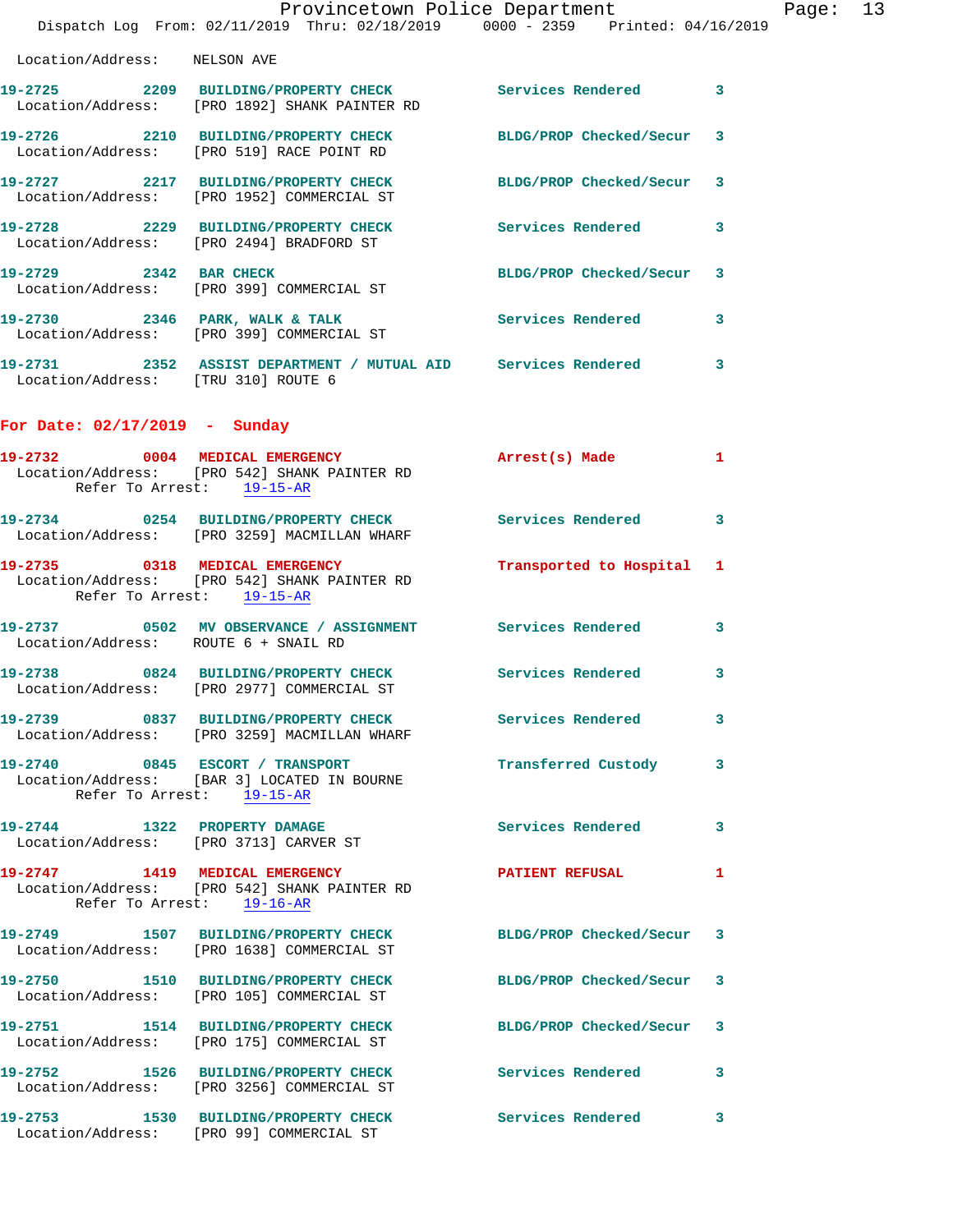| Location/Address: [PRO 16] BRADFORD ST                | 19-2754 1534 BUILDING/PROPERTY CHECK                                                                       | Services Rendered         | $\mathbf{3}$ |
|-------------------------------------------------------|------------------------------------------------------------------------------------------------------------|---------------------------|--------------|
| 19-2756 1540 ASSIST CITIZEN                           | Location/Address: [PRO 154] COMMERCIAL ST                                                                  | SPOKEN TO                 | $\mathbf{3}$ |
|                                                       | 19-2757 1544 BUILDING/PROPERTY CHECK<br>Location/Address: [PRO 1780] JOHNSON ST                            | BLDG/PROP Checked/Secur 3 |              |
|                                                       | 19-2758 1547 BUILDING/PROPERTY CHECK<br>Location/Address: [PRO 3609] COMMERCIAL ST                         | BLDG/PROP Checked/Secur 3 |              |
|                                                       | 19-2760 1608 PARK, WALK & TALK<br>Location/Address: [PRO 399] COMMERCIAL ST                                | Services Rendered         | 3            |
| 19-2761 1622 PARK, WALK & TALK<br>Location: EAST ROAM |                                                                                                            | Services Rendered         | 3            |
| 19-2762 1629 GENERAL INFO                             | Location/Address: [PRO 106] COMMERCIAL ST                                                                  | SPOKEN TO                 | 3            |
| Location/Address: COMMERCIAL ST                       | 19-2763 1630 BUILDING/PROPERTY CHECK                                                                       | BLDG/PROP Checked/Secur   | 3            |
|                                                       | 19-2764 1649 BUILDING/PROPERTY CHECK<br>Location/Address: [PRO 3940] JEROME SMITH RD                       | <b>Services Rendered</b>  | 3            |
|                                                       | 19-2765 1652 BUILDING/PROPERTY CHECK<br>Location/Address: [PRO 3295] MAYFLOWER ST                          | <b>Services Rendered</b>  | 3            |
|                                                       | 19-2766 1656 BUILDING/PROPERTY CHECK<br>Location/Address: [PRO 2483] COMMERCIAL ST                         | <b>Services Rendered</b>  | 3            |
|                                                       | 19-2767 1707 BUILDING/PROPERTY CHECK<br>Location/Address: [PRO 2942] COMMERCIAL ST                         | Services Rendered         | 3            |
| 19-2768                                               | 1716 BUILDING/PROPERTY CHECK<br>Location/Address: [PRO 488] MAYFLOWER ST                                   | <b>Services Rendered</b>  | 3            |
|                                                       | 19-2770 1716 ASSIST CITIZEN<br>Location: DUNE TRAILS OFF ROUTE 6/SNAIL RD                                  | Services Rendered         | 3            |
| 19-2769 1719 PARK, WALK & TALK                        | Location/Address: [PRO 539] SHANK PAINTER RD                                                               | Services Rendered 3       |              |
|                                                       | 19-2771 1728 BUILDING/PROPERTY CHECK BLD/PROP CHECKED UNSECU 3<br>Location/Address: [PRO 488] MAYFLOWER ST |                           |              |
| 19-2772                                               | 1753 MV OBSERVANCE / ASSIGNMENT<br>Location/Address: SHANK PAINTER RD + COURT ST                           | <b>Services Rendered</b>  | 3            |
| Location/Address: [PRO 569] WINSLOW ST                | 19-2773 1757 BUILDING/PROPERTY CHECK                                                                       | <b>Services Rendered</b>  | 3            |
|                                                       | 19-2774 1811 BUILDING/PROPERTY CHECK<br>Location/Address: [PRO 440] HARRY KEMP WAY                         | <b>Services Rendered</b>  | 3            |
|                                                       | 19-2775 1822 BUILDING/PROPERTY CHECK<br>Location/Address: [PRO 3430] COMMERCIAL ST                         | <b>Services Rendered</b>  | $\mathbf{3}$ |
|                                                       | 19-2777 1838 BUILDING/PROPERTY CHECK<br>Location/Address: [PRO 444] HIGH POLE HILL                         | BLDG/PROP Checked/Secur 3 |              |
|                                                       | 19-2778 1844 BUILDING/PROPERTY CHECK<br>Location/Address: [PRO 2564] COMMERCIAL ST                         | <b>Services Rendered</b>  | 3            |
| 19-2780                                               | 1904 BUILDING/PROPERTY CHECK<br>Location/Address: [PRO 2481] TREMONT ST                                    | Services Rendered 3       |              |
| 19-2781 1916 MEDICAL EMERGENCY                        |                                                                                                            | <b>PATIENT REFUSAL</b>    | 1            |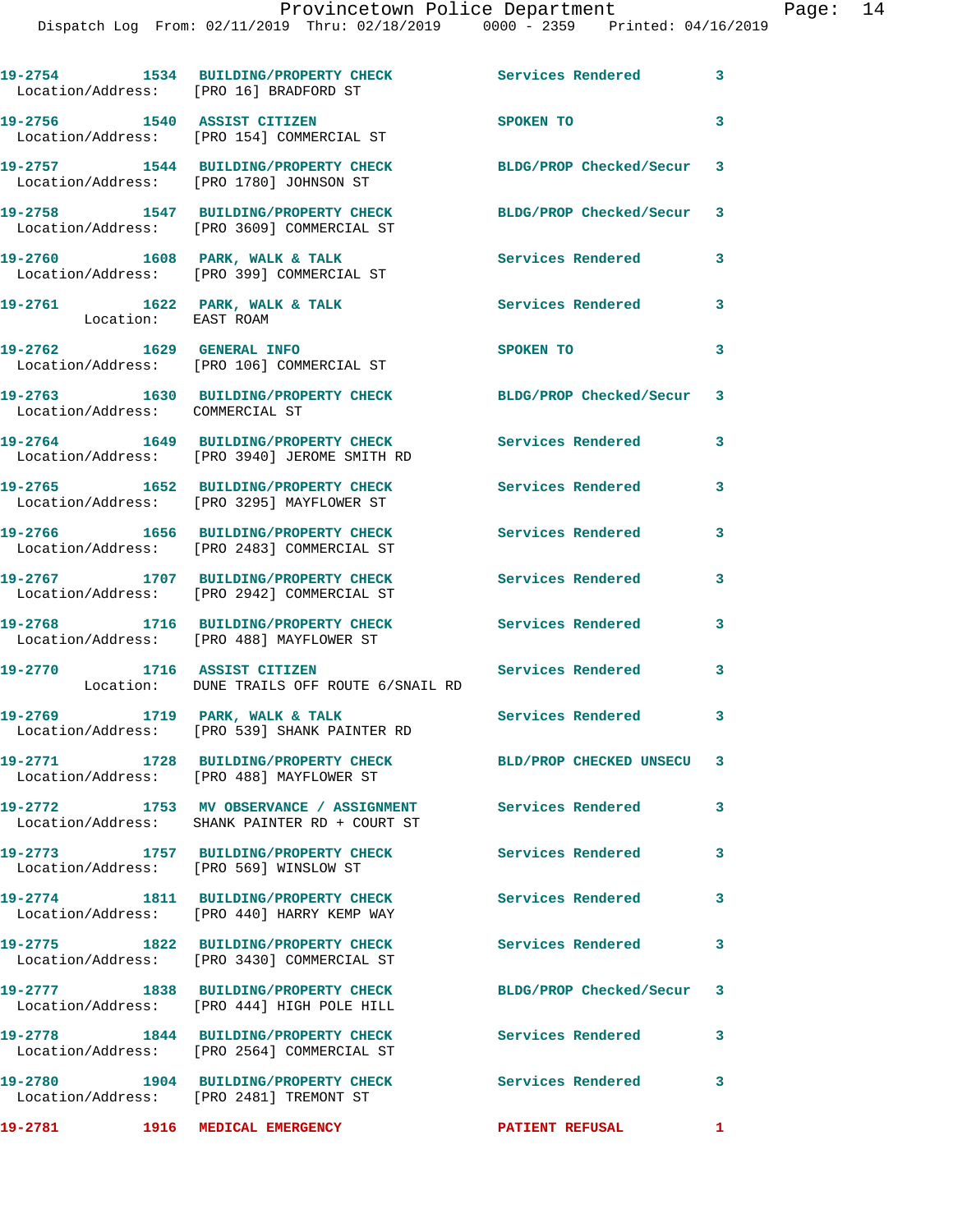|                                                                                             | Provincetown Police Department Fage: 15<br>Dispatch Log From: 02/11/2019 Thru: 02/18/2019 0000 - 2359 Printed: 04/16/2019 |                            |              |  |
|---------------------------------------------------------------------------------------------|---------------------------------------------------------------------------------------------------------------------------|----------------------------|--------------|--|
|                                                                                             | Location/Address: [PRO 3222] ALDEN ST                                                                                     |                            |              |  |
|                                                                                             | 19-2783 1928 BUILDING/PROPERTY CHECK BLDG/PROP Checked/Secur 3<br>Location/Address: [PRO 530] SHANK PAINTER RD            |                            |              |  |
|                                                                                             | 19-2782 1929 BUILDING/PROPERTY CHECK Services Rendered 3<br>Location/Address: [PRO 1646] WINSLOW ST                       |                            |              |  |
|                                                                                             | 19-2784 1931 LOST PROPERTY<br>Location/Address: [PRO 2244] COMMERCIAL ST                                                  | SPOKEN TO                  | $\mathbf{3}$ |  |
| Location/Address: [PRO 546] ROUTE 6                                                         | 19-2786 1940 BUILDING/PROPERTY CHECK Services Rendered 3                                                                  |                            |              |  |
| Location/Address: COMMERCIAL ST                                                             | 19-2785 1941 PARK, WALK & TALK 1998 Services Rendered 3                                                                   |                            |              |  |
|                                                                                             | 19-2787 1956 ALARM - GENERAL BLDG/PROP Checked/Secur <sup>1</sup><br>Location/Address: [PRO 2989] COMMERCIAL ST           |                            |              |  |
|                                                                                             | 19-2788 2009 BUILDING/PROPERTY CHECK Services Rendered 3<br>Location/Address: [PRO 94] BRADFORD ST                        |                            |              |  |
|                                                                                             | 19-2789 2032 BUILDING/PROPERTY CHECK BLDG/PROP Checked/Secur 3<br>Location/Address: [PRO 441] HARRY KEMP WAY              |                            |              |  |
|                                                                                             | 19-2790 2046 BAR CHECK<br>Location/Address: [PRO 356] COMMERCIAL ST                                                       | Services Rendered 3        |              |  |
|                                                                                             | 19-2791 2110 MV OBSERVANCE / ASSIGNMENT Services Rendered 3<br>Location/Address: [PRO 3440] ROUTE 6                       |                            |              |  |
|                                                                                             | 19-2792 2122 MV COMPLAINT<br>Location/Address: [PRO 352] COMMERCIAL ST                                                    | SPOKEN TO                  | $\mathbf{2}$ |  |
|                                                                                             | 19-2793 2151 PARK, WALK & TALK Services Rendered 3<br>Location/Address: [PRO 539] SHANK PAINTER RD                        |                            |              |  |
| Location/Address: [PRO 1026] OAK DR                                                         | 19-2794 2318 ALARM - GENERAL                                                                                              | False Alarm                | 1            |  |
| For Date: $02/18/2019$ - Monday                                                             |                                                                                                                           |                            |              |  |
| 19-2796 0012 TRESPASS                                                                       | Location/Address: [PRO 399] COMMERCIAL ST                                                                                 | <b>GONE ON ARRIVAL</b>     | $\mathbf{2}$ |  |
| 19-2797 0022 MV STOP<br>Location/Address: [PRO 2479] ROUTE 6<br>Refer To Citation: T1244492 |                                                                                                                           | Citation / Warning Issu 3  |              |  |
|                                                                                             | 19-2798 0045 ROAD TREATMENT<br>Location/Address: [PRO 542] SHANK PAINTER RD                                               | Referred to Other Agenc 2  |              |  |
|                                                                                             | 19-2799 0123 MV SNOW BAN IN EFFECT<br>Location/Address: [PRO 542] SHANK PAINTER RD                                        | Services Rendered          | $\mathbf{2}$ |  |
| Location/Address: COMMERCIAL ST                                                             | 19-2800 0132 BY-LAW VIOLATION                                                                                             | Citation / Warning Issu 2  |              |  |
|                                                                                             | 19-2801 0241 ANIMAL CALL<br>Location/Address: [PRO 1620] BRADFORD ST                                                      | Services Rendered          | $\mathbf{2}$ |  |
|                                                                                             | 19-2802 0257 MEDICAL EMERGENCY<br>Location/Address: [PRO 442] HARRY KEMP WAY                                              | Services Rendered 1        |              |  |
|                                                                                             | 19-2803 0456 MV COMPLAINT<br>Location/Address: [PRO 116] COMMERCIAL ST                                                    | <b>Vehicle Towed State</b> | $\mathbf{2}$ |  |
|                                                                                             | 19-2804 0552 BUILDING/PROPERTY CHECK BLDG/PROP Checked/Secur 3<br>Location/Address: [PRO 3259] MACMILLAN WHARF            |                            |              |  |